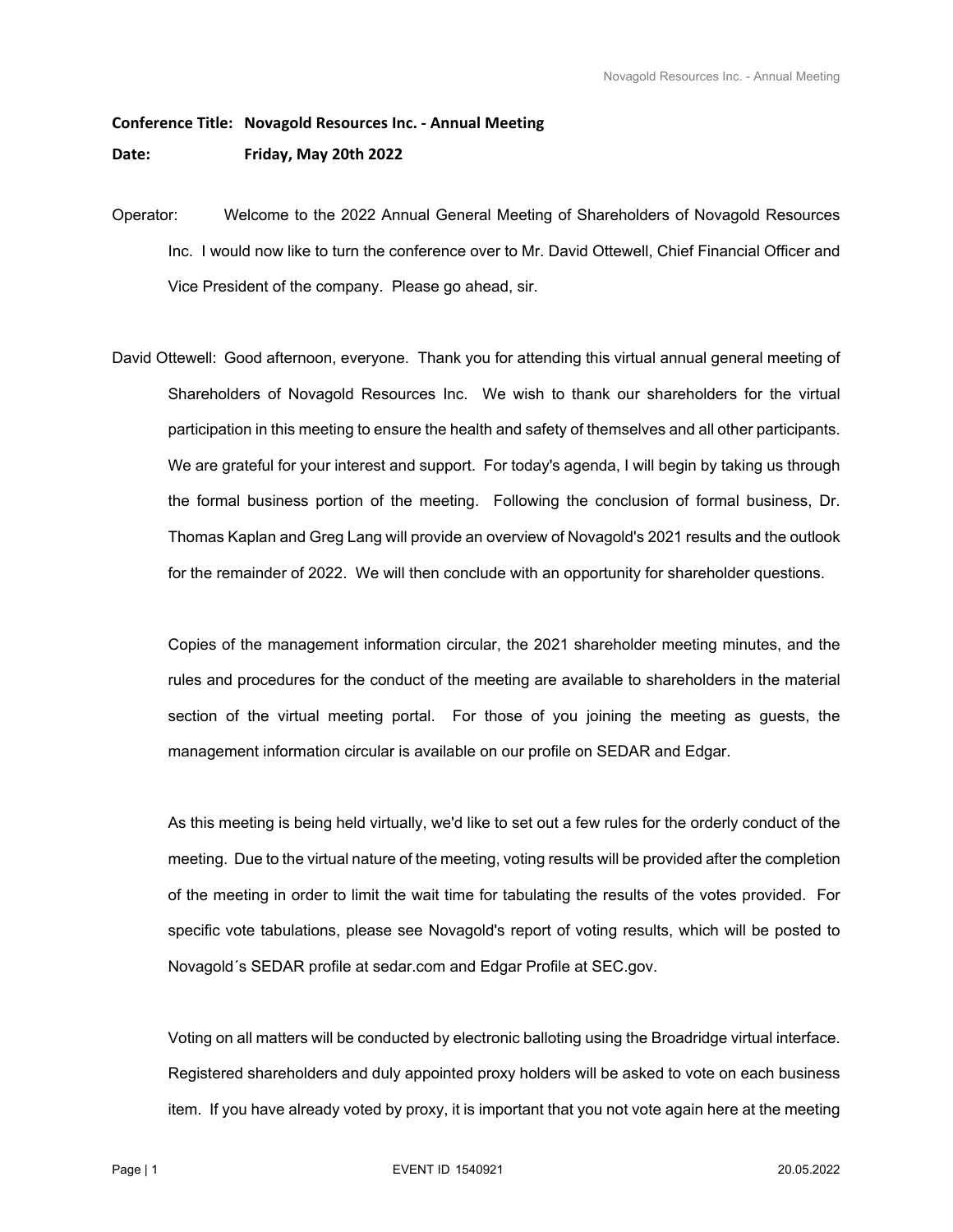unless you intend to change your initial vote. When the polls are open, registered shareholders and duly appointed proxy holders may cast the votes using the voting button in the lower right-hand corner of the virtual meeting screen. You will only have a certain amount of time to vote. Before the polls close at the end of the formal business portion of the meeting. The online polls are now open for voting.

 Registered shareholders who are duly appointed proxy holders will be permitted to ask questions through the Q&A button in the lower right hand corner of the screen. Please refer to the rules and procedures for the conduct of the meeting for additional information. If a shareholder or a proxy holder has a question about one of the matters in the agenda to be voted on by the shareholders, that question may be submitted through the Q&A button in the lower right-hand corner of your screen at or before the time the matters are before the meeting for consideration.

 If you believe your question or comment relates to the official business of the meeting, please label it as official business in your submission. Please note that there will be a slight delay in the publication of the communications received. We will answer any relevant questions on any matters in the agenda to be voted on by the shareholders at the meeting before the voting is closed. The meeting will now come to order.

 To expedite the meeting, I will move, and in accordance with the articles of the company, no motion needs to be seconded. Pursuant to the articles of the company and with the consent of the meeting, I will act as the meeting chair and Tricia Pannier will act as meeting secretary. With the content of the meeting, the chair appoints Beth van der Beek as scrutineer.

 The notice calling this meeting of shareholders was mailed by Broadridge to all shareholders of record as of March 21st, 2022. The declaration of mailing is available for inspection by any shareholder. Ms. Pannier Will append the declaration as a schedule to the minutes of this meeting. The scrutineer has completed the tabulation of the shareholders present in person or represented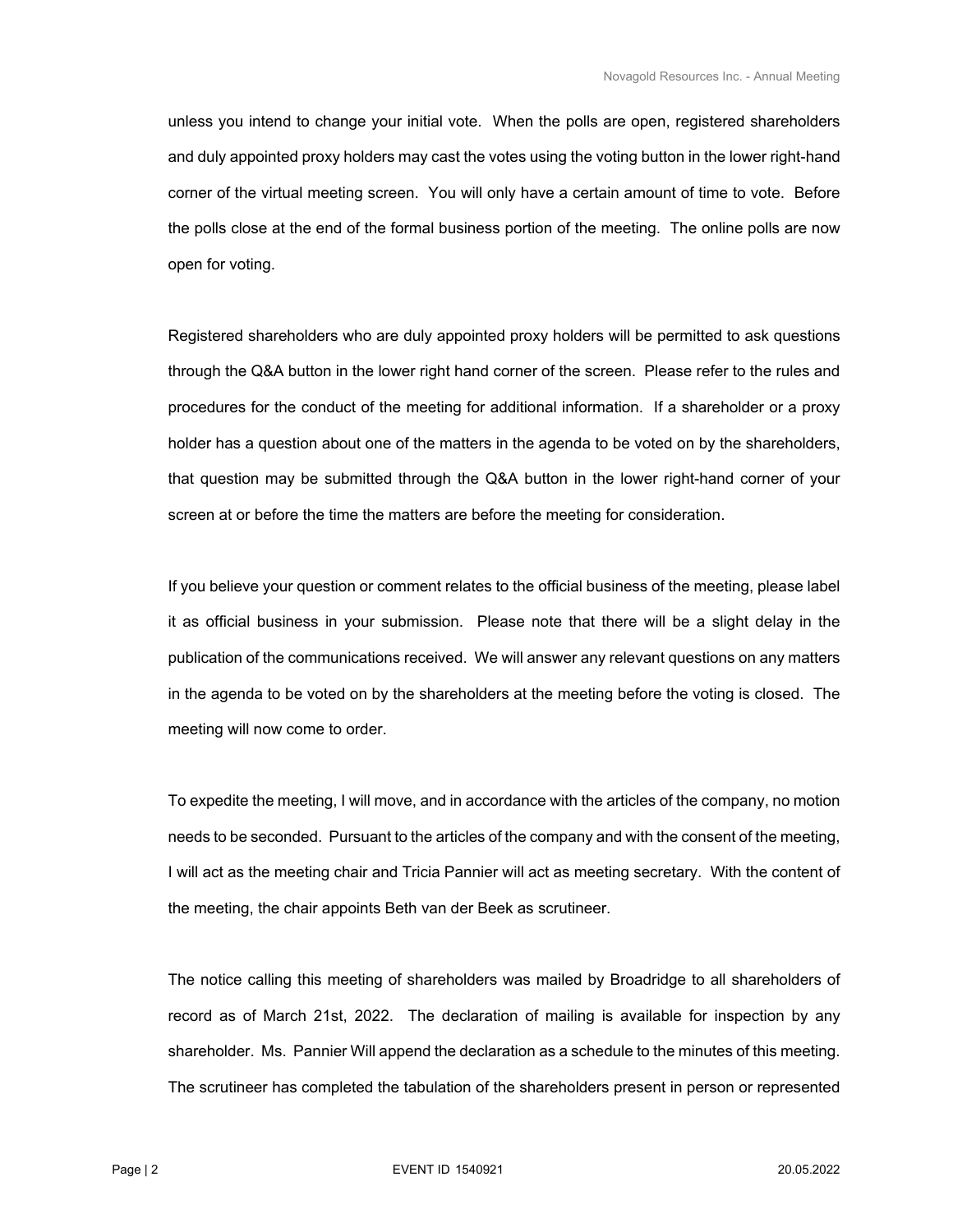by proxy. A quorum for a meeting of Novogold's shareholders is achieved if at least two persons are personally present at the meeting and those two persons hold or represent by proxy shareholders too in the proxy in the aggregate hold not less than 25% of the issued shares of the company entitled to vote at the meeting. The report of the scrutineer indicates that a quorum is present and as notice has been properly given, I declare this meeting regularly and duly called and constituted for the transaction of business.

 There are six items of formal business before the meeting today. One, to verify the minutes of the 2021 annual meeting of shareholders. Two, to receive the annual report of the directors containing the consolidated financial statements of the company. Three, to set the number of directors. Four, to elect directors for the forthcoming year. Five, to appoint the company's auditor and to authorize the directors through the audit committee to fix the auditor's remuneration for the forthcoming year. And six, to consider and approve a non-binding resolution approving the compensation of the company's named chief executive officers.

 The minutes of the annual meeting of shareholders held on May 12, 2021, have been made available for review by any shareholder. Receiving no objections, the minutes will be taken as read and verified. We will now present the annual report of the directors containing the consolidated financial statements of Novagold for the year ended November 30th, 2021, together with the auditor's report thereon. A copy of the audited financial statements was mailed to each shareholder of record who specifically requested a copy. Copies are also available for review on the company's website at SEC.gov and sedar.com.

 Eric Talbot of PricewaterhouseCoopers LLP, the company's auditor, is present at the meeting today. If there are any questions on the financial statements of the company, please submit your question in the Q&A box of the virtual platform to be addressed at the end of the meeting.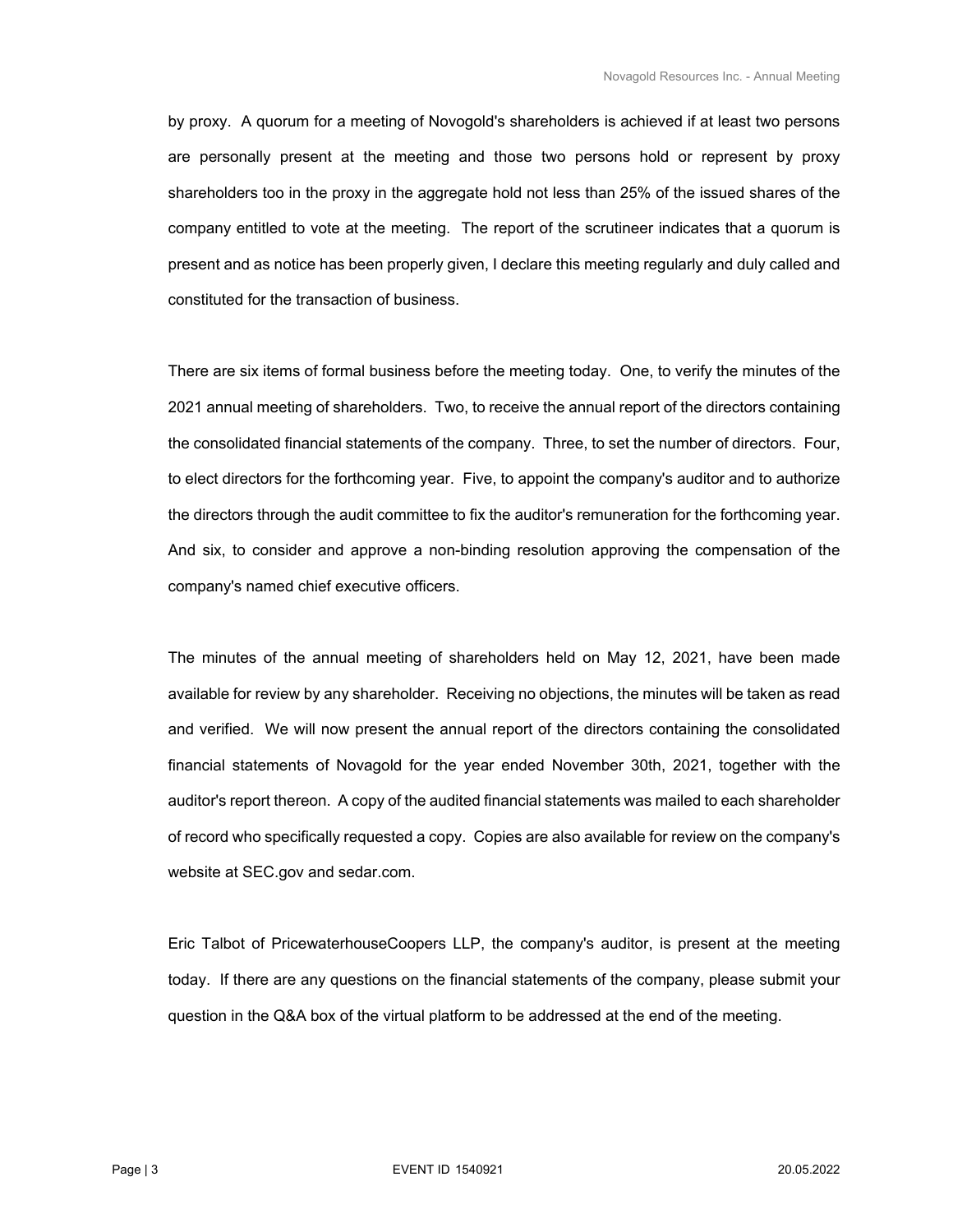The next item of business is setting the number of directors. The Board of directors has proposed that the business of the company can be properly conducted by a board consisting of 11 directors. A description of the proposal to set the number of directors at 11 and the ordinary resolution before the shareholders is contained on pages six and seven of the Management Information Circular.

 Now we'll move to the next item of business. The next item of business is the election of directors. The board of directors and shareholders determined that the business of the company can be properly conducted by a board consisting of 11 directors. 11 individuals have been nominated to serve on the board of directors as set out in the Management Information Circular. The nominees are Dr. Elaine Dorward-King, Sharon Dowdall, Dr. Diane Garrett, Dr. Thomas Kaplan, Greg Lang, Igor Levental, Kalidas Madhavpeddi, Kevin McArthur, Clynton Norman, Ethan Shutt, and Anthony Walsh. There being no more nominations, I declare the nominations closed. I'll move to the next item of business.

 The next item of business is to appoint the auditors of the company to hold office until the next annual meeting. There is a motion before the meeting that PricewaterhouseCoopers LLP, located in Vancouver, British Columbia, be appointed auditors of the company to hold office until the next annual meeting or until their successors are duly appointed, and that the directors, through the audit committee be authorized to fix the remuneration. I will move to the next item of business.

 The next item of business is to consider and if thought fit, approve a non-binding resolution approving the compensation of the companies named executive officers. The company's compensation, discussion, and analysis is contained on pages 29 through 59 of the Management Information Circular. The full text of the proposed non-binding resolution approving the compensation of the company's named executive officers is set out on page 11 of the Management Information Circular. I will move to the voting on the foregoing items of business.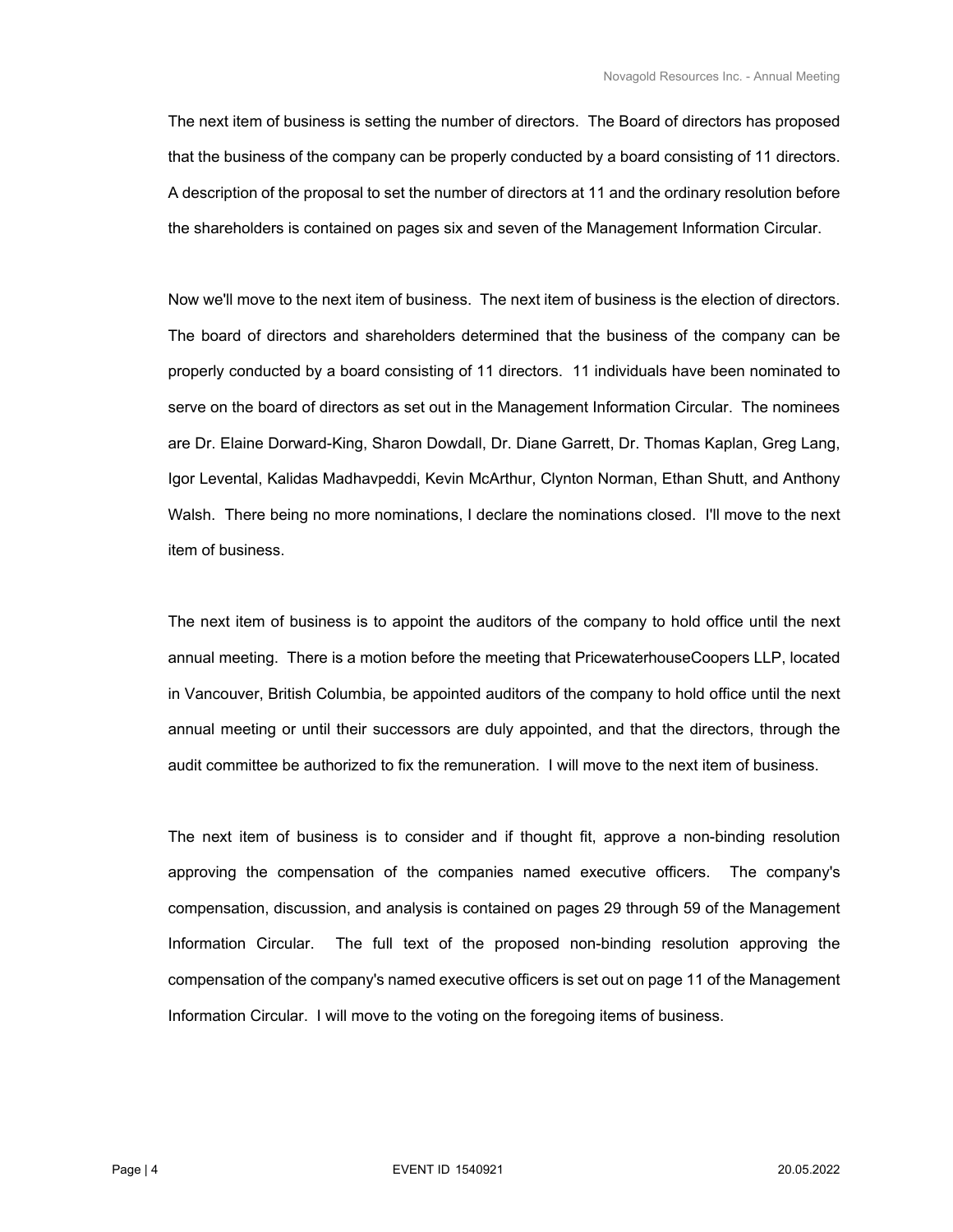As previously mentioned, the polls are now open and all registered holders and proxy holders who have properly logged in with their control numbers and wish to vote are able to vote all motions being brought forth at this meeting by clicking on the voting button in the lower right-hand corner of the screen. If you have already voted by proxy, you do not need to vote again here at the meeting unless you intend to change your initial vote. If you have not already done so, please register your votes by accessing the voting page and selecting the four or withhold buttons next to the name of each proposed director and next to the resolution with respect to the appointment of PricewaterhouseCoopers LLP as the company's auditors.

 Please register your votes by selecting the for against or abstain buttons next to the resolution, setting the number of directors at 11 and the non-binding resolution approving the compensation of the companies named executive officers. As no questions were received on the proposals, we will pause for a few moments to allow time for voting before the - closing the polls on the proposals before this meeting. Voting has now closed, and I have received the preliminary results of the vote on all matters before the meeting from the scrutineer.

 I declare the ordinary resolution setting the number of directors at 11 carried by a majority of the votes cast on the resolution. Dr. Elaine Dorward-King, Sharon Dowdall, Dr. Diane Garrett, Dr. Thomas Kaplan, Greg Lang, Igor Levental, Kalidas Madhavpeddi, Kevin McArthur, Clynton, Norman, Ethan Shutt, and Anthony Walsh, elected as directors of the company to hold office until the next annual meeting of shareholders of Novagold or until their successors are duly elected or appointed.

 PricewaterhouseCoopers LLP be and are hereby appointed auditors of the company to hold office until the next annual meeting of shareholders or until their successors are duly appointed. And that the directors, through the audit committee, be and are hereby authorized to fix their remuneration.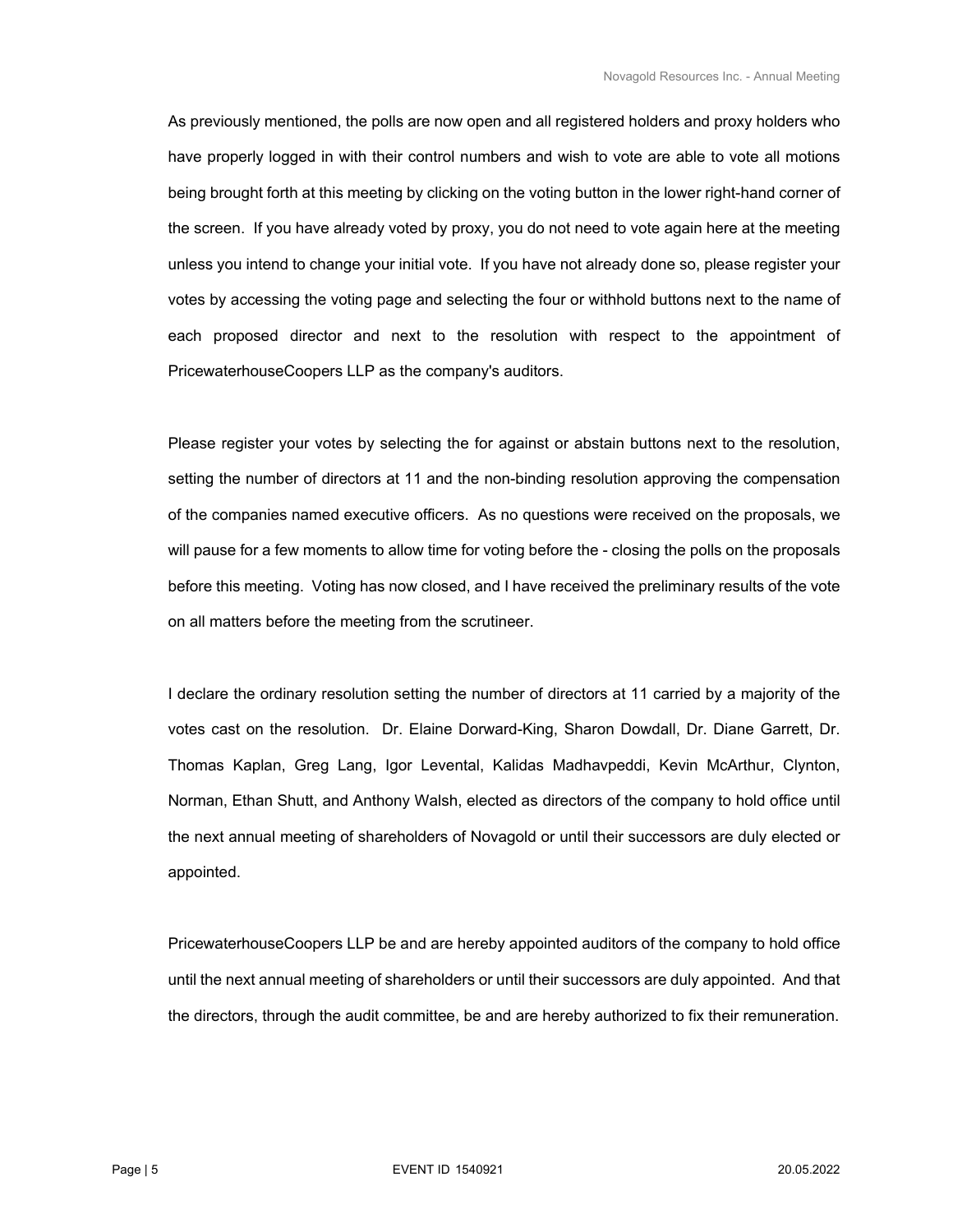And for the non-binding resolution approving the compensation of named executive officers was carried by a majority of the votes cast on the resolution. Details as to the votes for or withheld from voting for each individual nominee will be disclosed in the manner provided for the majority voting policy. And the full voting results of this meeting will be posted on the company's SEDAR profile at sedar.com and Edgar profile at SEC.gov after this meeting. That concludes the formal items of business. And I declare the formal business of this meeting is now terminated. Thank you for your attention. And we'd like to now turn the time over to Greg Lang, Novagold's President and CEO.

Greg Lang: Thank you, David. I begin my presentation this afternoon with a look back on some of the company's activities over the last year and an update on what's ahead of us for this year. As I'm sure everybody is aware, our presentation does contain some forward-looking statements and is available on our web page for you to peruse at your leisure.

 The principal activity at Donlin Gold over the last two years has been extensive drill programs intended to increase our geologic understanding of the ore body and structural controls, and validate the mineralization and the grade. This slide depicts some of the highlights from our very successful 2021 drill program. By just about anybody's measure, these are some of the best intercepts anybody has drilled in the gold industry in recent years. And this is a statement from our partners' annual report on the significance of these drill results. Clearly, both Novagold and Barrick appreciate the significance of these fantastic results.

 Following up on the successful program last year and the year before, we've got another program designed this year and it is a little bit different in focus than the prior years. We are still doing some drilling to validate the geologic concepts. But in addition to that and what I find most intriguing about this year's program is we will be drilling at depth underneath the Acoma and Lewis deposits and into some areas that have been sparsely drilled where we believe there is the potential to convert waste material to ore and enhance the economics of the project.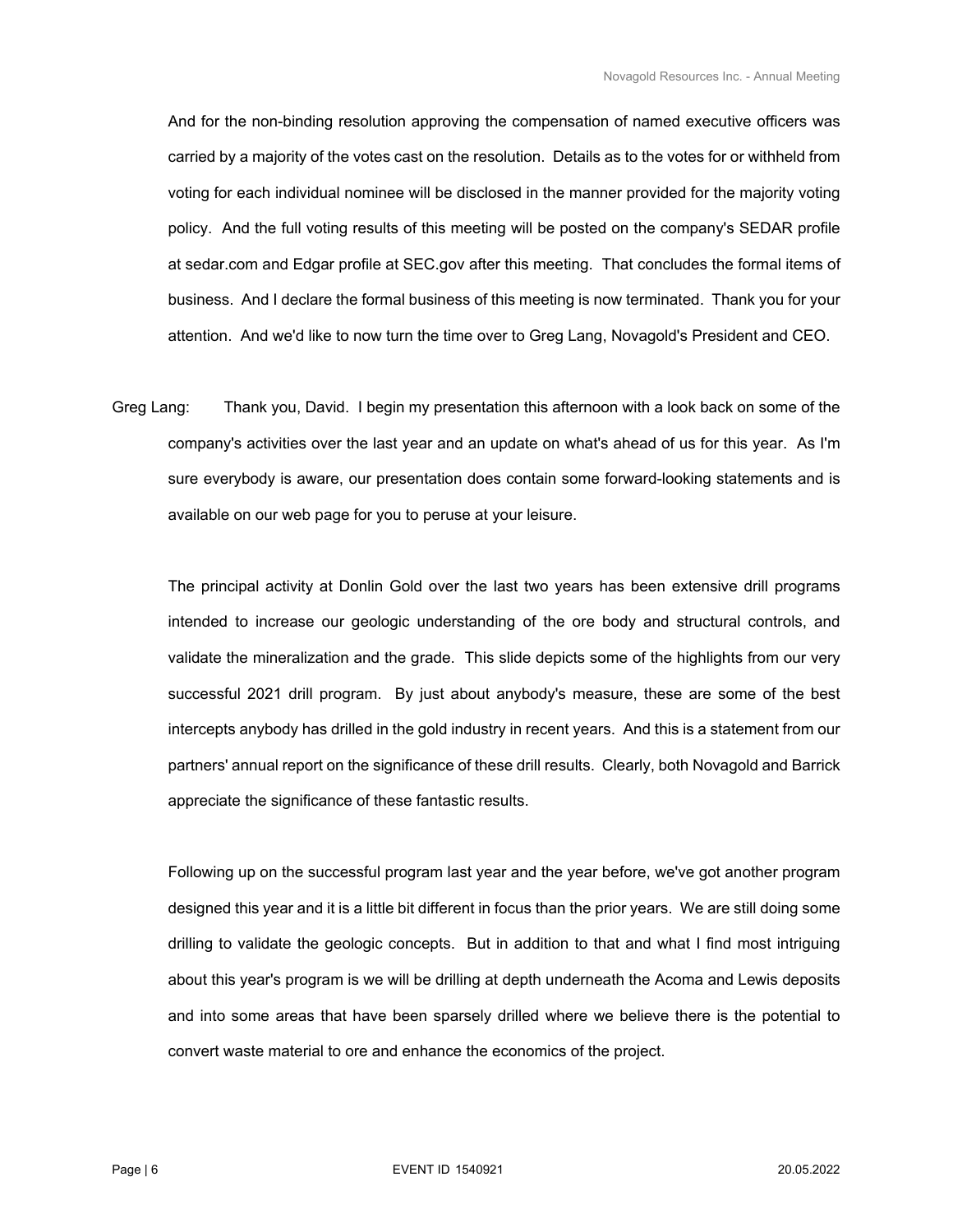And not just the potential depth is intriguing at Donlin but also along strike. The Acoma and Lewis areas where we have a resource of over 40 million ounces comprise only three kilometers of an eight-kilometer gold-bearing system. We've got gold-bearing drill holes from snow, quartz dome, and all up and down the trend. When the time is right, we will continue drilling and exploring this area. And I think it's also important to note that the area depicted on this slide of the known mineralized belt represents about 5% of the total land position controlled by Donlin Gold.

 This year's program is unique in that it is the largest drill program and budget that Donlin has had in over 12 years. I think one of the clearest ways to demonstrate your commitment to a project is by the amount of money you're willing to spend on the project. About half of this year's budget is for drilling-related. We also have a substantial budget for permitting environmental, legal affairs, and community engagement. Additionally, we've got \$8 million budgeted for additional geotechnical studies that will slay the foundation when the owners decide to proceed with the new feasibility study, which we anticipate in the second half of the year.

 One key aspect of the Donlin project is that we are permitted. We have completed the federal permitting process. We have a record of decision in hand from the Army Corps of Engineers and the Bureau of Land Management. The state permits are shown on this slide. Most of the major permits are in hand. This year, we will begin work on the geotechnical elements of the tailings dam design to support our dam safety certifications. And I think it's important to note that the federal record of decision authorizes tailings dam to be built. But in the state of Alaska, these type of structures are also administered under the state, hence the double approvals.

 The company is in great shape financially. We have \$155 million in the Treasury and \$25 million coming in from Newmont a little over a year from now. At our current rate of spending and with the planned work, we have sufficient funds to see Donlin through to the completion of a new feasibility study and ultimately a construction decision. We see no reason to raise equity until we go to fund our share of the Donlin construction.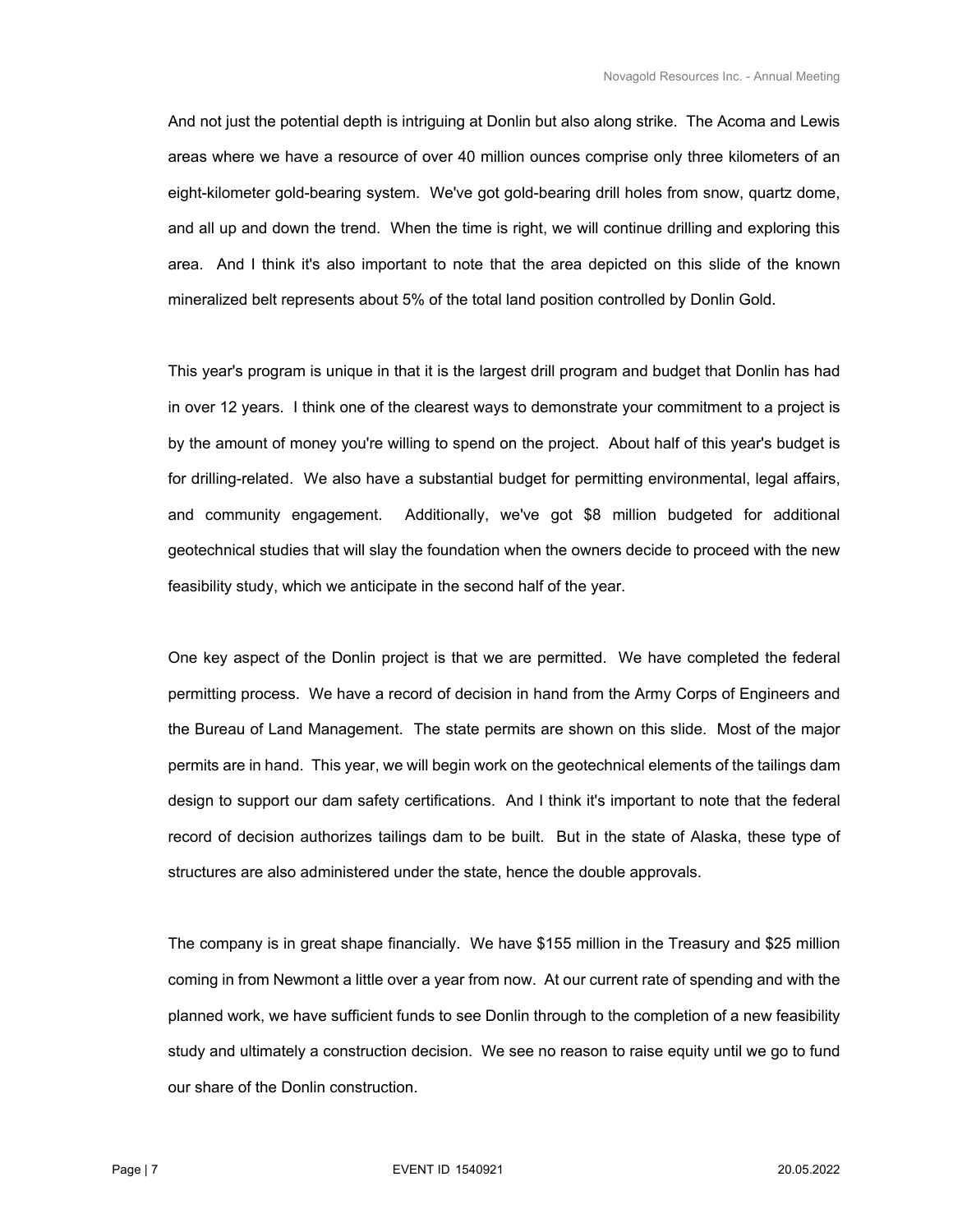We've recently published our annual report and it is available on the web page. And it's certainly a very exciting time for Novagold, its partners, and our many stakeholders. We also published our inaugural sustainability report. This report crystallizes and formalizes the reporting of values that we have held dear in all of our activities in Alaska. We've been active in the communities for over 20 years and we will continue to do so. This slide - and I'll let you peruse it at your time highlights some of the key metrics that we are using to measure our performance in this area. Certainly, environmental, social, and governance issues are key to any successful public company.

 We're also active in our political areas, both in the state of Alaska and in Washington, D.C. And there's a picture of Senator Murkowski and myself taken last summer. She is a staunch advocate for the project, as are the governor and other elected officials in Alaska. We never take these relationships for granted, and it's great to have that kind of backing - the bipartisan backing we enjoy.

 The next few slides highlight some of the key attributes that make the Donlin Gold project unique. The first, of course, is its size. There are very few gold deposits that start with 40 million ounces. I've never seen one in my career that started this size. We certainly have room to grow it when the time is right. Our grade at 2.25 grams is twice the industry average and the grades throughout the industry continue to decline. The exploration potential is tremendous. We'll be reporting on some of the potential at depth later this year.

 It's great being up in Alaska. It's considered one of the top mining jurisdictions in the world. It is the second-largest gold-producing state in the US. We've got a long history of successful partnerships, both with our native corporation partners and, of course, with our partner Barrick. This slide puts Donlin in the context of the other development gold projects in the industry at almost 40 million ounces about four times the nearest projects and is well above the scale of the average of only 8 million ounces.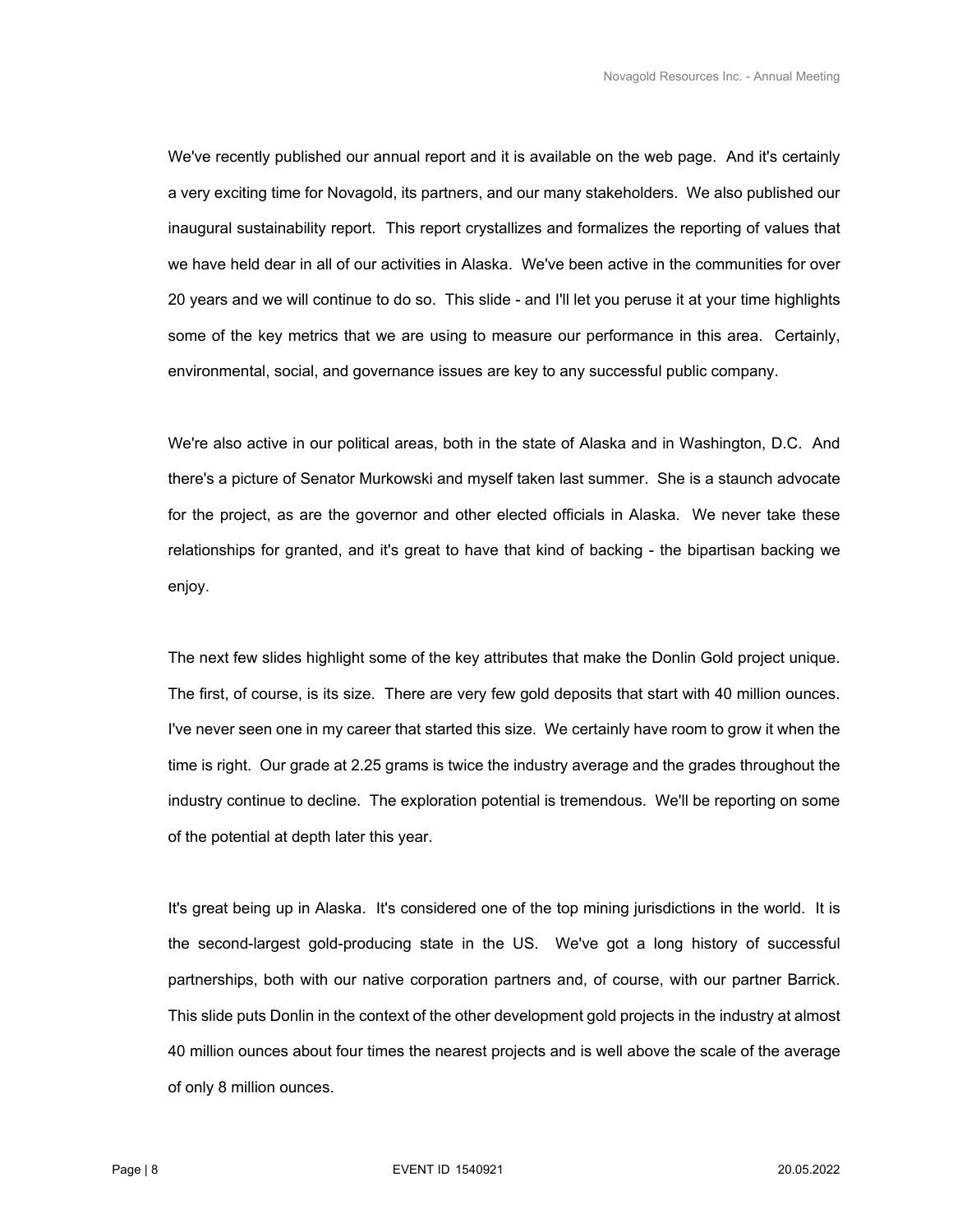Donlin is truly one of the key strategic assets in the gold industry. It's going to be a big mine. If Donlin were producing today, would be one of the largest gold mines in the industry. Its first five years will average 1.5 million ounces of production, followed by decades of over a million ounces per year. That's almost four-fold, the other development projects various companies are advancing. Then when you compare Donlin to the other large development projects out there, it is one of the few that are in a safe, stable jurisdiction.

 Grade is a continuing challenge for the gold industry. At 2.25 grams we are twice the industry grade and this is about where the industry was over ten years ago. As grades continue to decline, cost pressures will continue to increase, which puts us in a very unique spot. Another important aspect, Donlin Gold Project, is that we are on private land that is owned by two Alaska Native corporations. Their ownership came about when the US government in the state of Alaska passed the Alaska Native Claim Settlement Act. This Act transferred certain lands to the native corporations for their economic self-determination. Donlin was known to have mineral potential, so it was designated for mining-related activities. And these are just a couple of quotes from the leadership at Calista and TKC. They have an ownership interest in seeing the Donlin project go forward. At this stage, I will turn the podium over to Dr. Kaplan, our Chairman and largest shareholder.

Dr. Thomas Kaplan: Thank you, Greg, and thank you to all of those who are tuning in or will be watching this after the fact. You've heard from Greg many of the reasons that when combined, allow us to be able to think of Donlin as being unique. You have the enormous size, the extraordinary grade for a large-scale open pit. You have the mine life. You have exploration potential, which is outstanding by any measure. And of course, you have all of this in the safest jurisdiction in the world. That, for an investor, represents what we really think of as being the Holy Grail.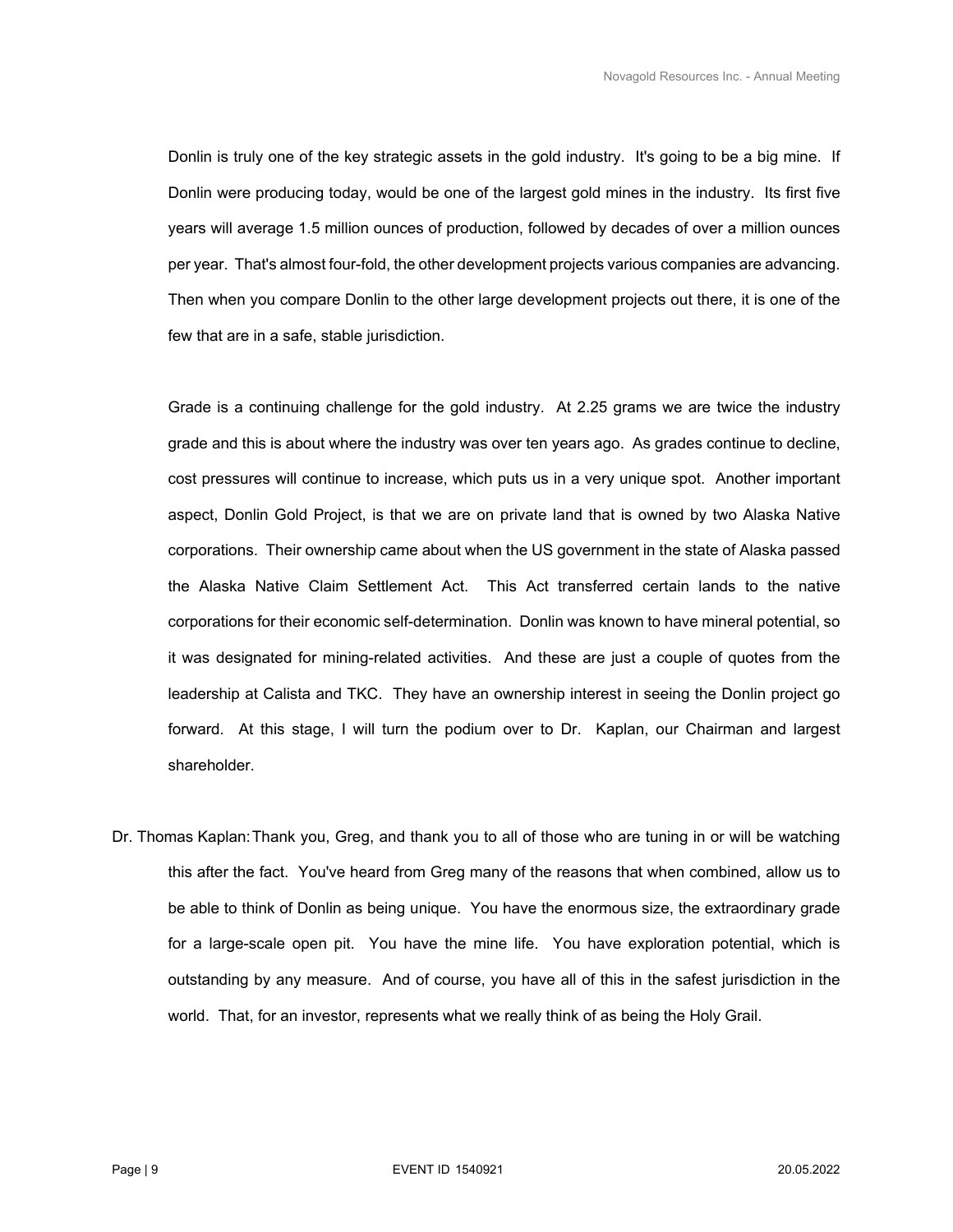I am a very, very staunch gold bull, and I'll get to that in a moment. But what I look for in a company is something that we would call a category killer, something that combines those attributes such that they would move the needle for any company and provide a go-to opportunity for investors in a bull market in the underlying theme. Our attitude as investors and I speak for Electrum, which is the largest shareholder of the company, is that what we really want in an asset is incredible leverage to an underlying theme in a jurisdiction that will allow you to keep the fruits of that leverage when the time comes to ring the cash register. We have that at Donlin. And of course, that's one of the major reasons why we have the staunch support of our shareholders.

 But in addition to these quantitative and qualitative aspects is something else. It's a special sauce that when Greg Lang became the CEO of Novagold and I became simultaneously the Chairman of the company, we made a commitment not only to each other but also to our shareholders that we would make all those engaged with us shareholders, local communities, partners, proud of the association. The way to be able to instill pride in your shareholders in the same way as you try to instill pride in your family, is by keeping your promises and by showing that combined working together, you make something that is bigger than the sum of its parts.

 The first thing that we did was we embarked on a roadshow in January of 2012. It was primarily an exercise in trying to get people to understand the new management team. It was a very, very successful tour. And at the end of a couple of weeks, we had hundreds of millions of dollars in demand for our equity, and we raised over \$300 million at \$9.5 a share. One of the reasons why we were so successful in that offering, which is still one of the largest that has been conducted by certainly a development-stage gold company in the last decade is because we made specific promises and we told people, hold us to account.

 The first thing was that we said the new strategy was to harness the unique attributes of Donlin such that we could become a pure-play on an asset that we really felt could be considered to be the new Nevada or the new Carlin. As such, we said, in order to maintain the focus of the company,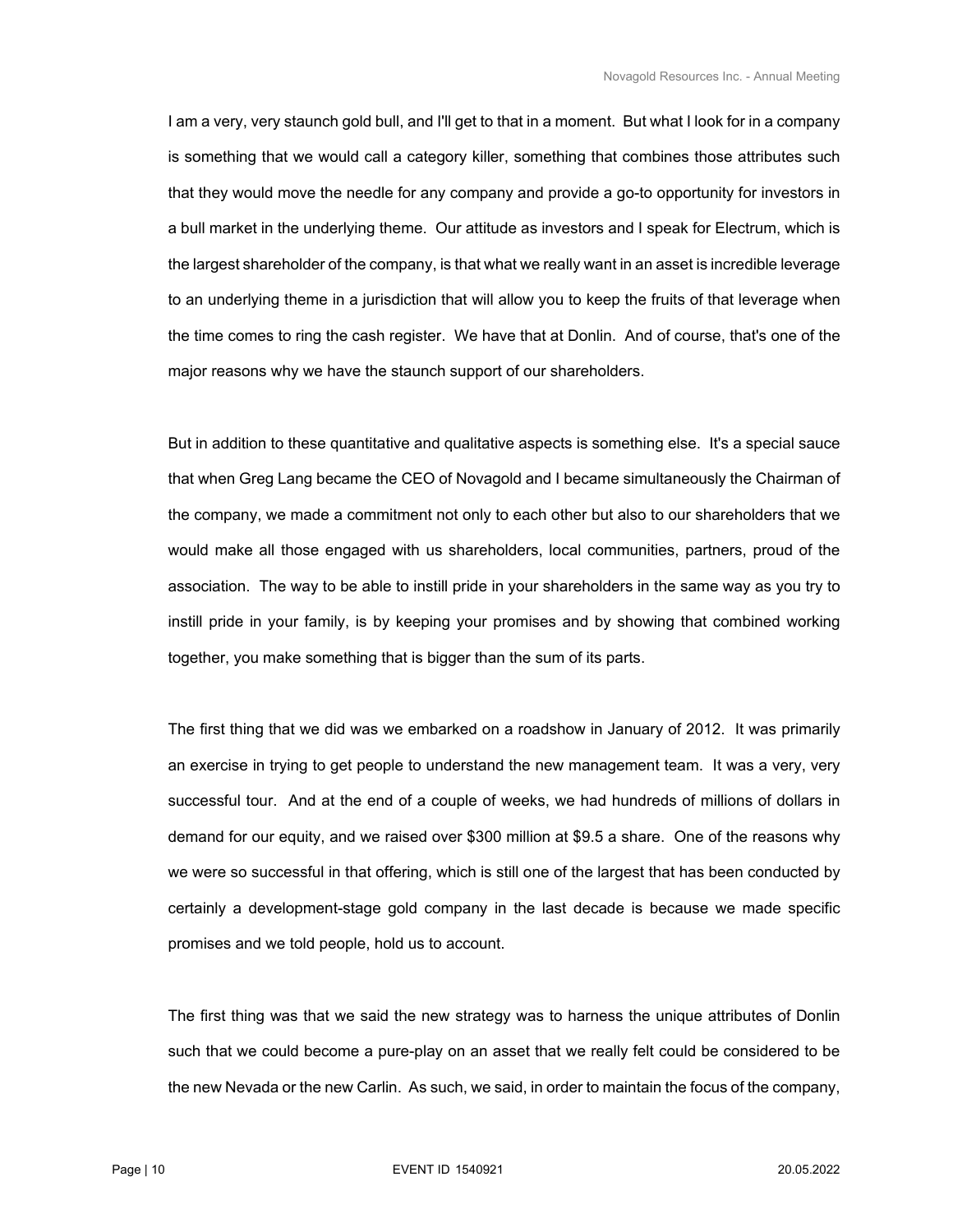we're going to divest Novagold of the two primarily copper assets that were in the portfolio. One of them we spun out that same year was the 100% owned Ambler Project in forming NovaCopper, which is now called Trilogy Metals, with a market cap of approximately \$165 million Canadian.

 The second is that because we controlled another category killer asset called Galore Creek, an asset, which we believe will be developed now by Newmont and Teck and will be one of the highest quality copper-gold producers in Canada. There were people who thought maybe we'll get \$50 million for it. We said, no, we're going to wait for better times. And as a consequence of that, we will be able to realize up to \$275 million from the sale of our interest. As of next year, we will already be at the \$200 million mark with \$75 million coming if the partners make a construction decision. I'm very pleased to say that at a recent conference in Florida, the partners indicated that they do hope to build the Lord Creek. That will obviously be a bonanza, not just for them and their native corp partners, but also for the shareholders of Novagold.

 Until this time, in the convening decade since Greg and I have been at the helm in our respective positions of CEO and Chairman, we haven't undertaken any financing, we haven't had to. The corporate finance department of the company has husbanded our cash very studiously. And as you see, we enter the year with a very, very strong and healthy Treasury. We're ensuring that Donlin Gold advances with limited impact to shareholder value. Our belief is that gold will go up, as gold goes up, the interest in development-stage assets, particularly those in safe jurisdictions like the United States, is going to go up exponentially. And at that time, if we have a positive construction decision with our partner, then we can talk about an equity raise. My belief, strongly held belief, forward-looking statements notwithstanding, are that the share price of Novagold will be multiples of what it is today.

 With regard to our partner, we're aligned on project strategy and the timeline for Barrick Gold. There's a 14-year history of building value with an unwavering focus by both Barrick and Novagold on stakeholder wealth creation, technical excellence, environmental stewardship, and social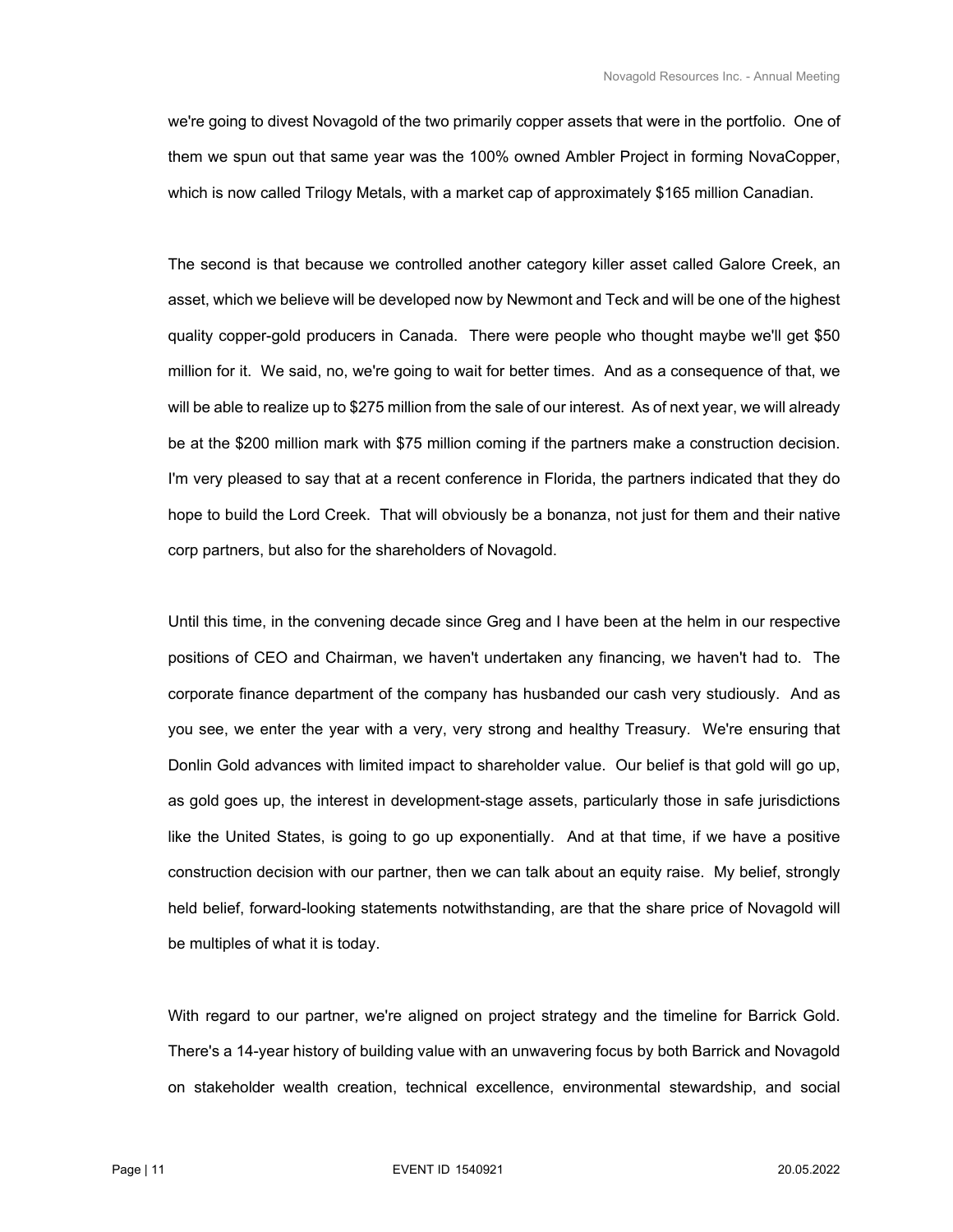responsibility. The constructive and positive relation that we enjoy with Barrick and respect for Barrick's corporate objectives, including renewed focus on geology, our shared values as well as shared interests. In that regard, I really want to emphasize even more so the cultural mutual respect that is shared between Novagold, the Donlin Gold Partnership and our local stakeholders. We have very, very well established partnerships with the native corporations who are the holders of the mineral rights and land rights that we are together going to be developing for the benefit of that region.

 We believe, as they do, that resource development provides benefits for all stakeholders. And in the interim, we are employing people, we are giving scholarships, workforce development and environmental programs to be able to take us until that point when there is a construction decision. I think it's because of the fact that we enjoy the kind of reputation that we have for keeping our promises and for being good, reliable partners, we've also managed to retain the kind of partnership relationship with our shareholders. If you keep your promises, you keep your shareholders. And the truth is that Novagold is blessed with having amongst the smartest as well as loyalist shareholders in the business.

 We're incredibly grateful to those who have kept the faith with us as we believe that we have kept the faith with them, including, of course, Fidelity and John Paulson, Blackrock, Saudi Arabia's Public Investment Funds, Exor, First Eagle. These are amongst the smartest investors in the world. VanEck, Vanguard, Copernicus. We are blessed with some of the best shareholders that exist in the marketplace, and I can tell all of our shareholders that we not only don't take that for granted, but we also take advantage of it. We go out of our way to seek their counsel in ways that we can do things better to position the company so that they will be able to achieve the maximum leverage to the underlying thesis in gold.

 Obviously, all of the shareholders believe that what we're going to see are higher gold prices. What you see here are at NPVs 5% and NPVs at 0%. It is my very firm belief as a historian that in the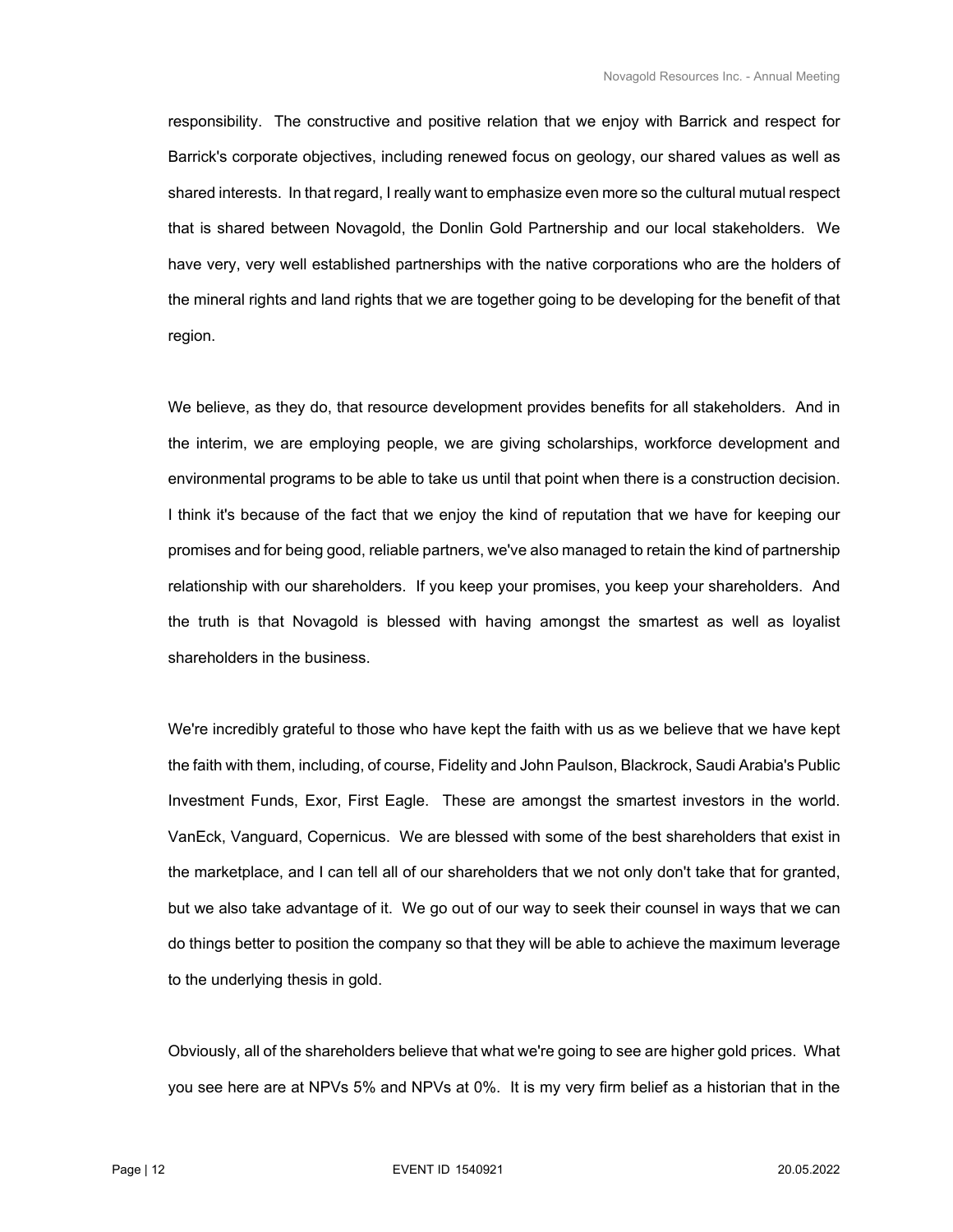next bull run you're going to see those very, very scarce, high-quality gold development stories, particularly those in jurisdictions that are de-risked, be able to achieve 0% discount rates on their NPVs. If you think that's fanciful, the reality is that's exactly what we had for US assets before we went into the great era of go where the gold is and the frontier mentality that really sort of kicked off with Newmont going to Yanacocha.

 At that time, just to show you how different the world is, the safe jurisdiction valued at 0% was the United States. It was arbitrage against the riskier jurisdictions. That is to say Canada, Australia, and South Africa. Well, I don't have to tell you, and candidly, as someone who was a beneficiary of that frontier spirit that took me to Bolivia and Congo and Mongolia and many, many other places, I believe that we're going to see a revaluation of those really, really scarce, high-quality assets in jurisdictions that will allow you to keep the leverage that we see on this price chart. And what that sort of indicates is that we're talking about a roughly \$20 billion NPV at 0%. At around today's prices, 22.5 at \$2,000 gold. If I'm right, \$2,000 gold will be something that in the not too distant future, we're going to be looking back upon as being a new support as opposed to resistance.

 I happen to subscribe and have done for a long time to this distribution chart, which suggests that we could see gold rising to between \$3,000 and \$5,000 an ounce. Incrementum has put that date at 2030. I'm not going to put a date on it, but I do believe that the minimum equilibrium price for gold, where supply and demand will be able to meet minimum, is between \$3,000 and \$5,000. In fact, I do believe that there may very well be days when the gold price has a higher intraday trading range than where gold is right now in absolute terms.

 The bottom line is that we believe that the era for gold is just being rebooted. Gold 2.0 in the form of crypto, candidly, has only pointed to the fact that gold 1.0 has really, really done a very, very good job of being able to preserve wealth in a very variable world. I believe that that is only just beginning to be recognized.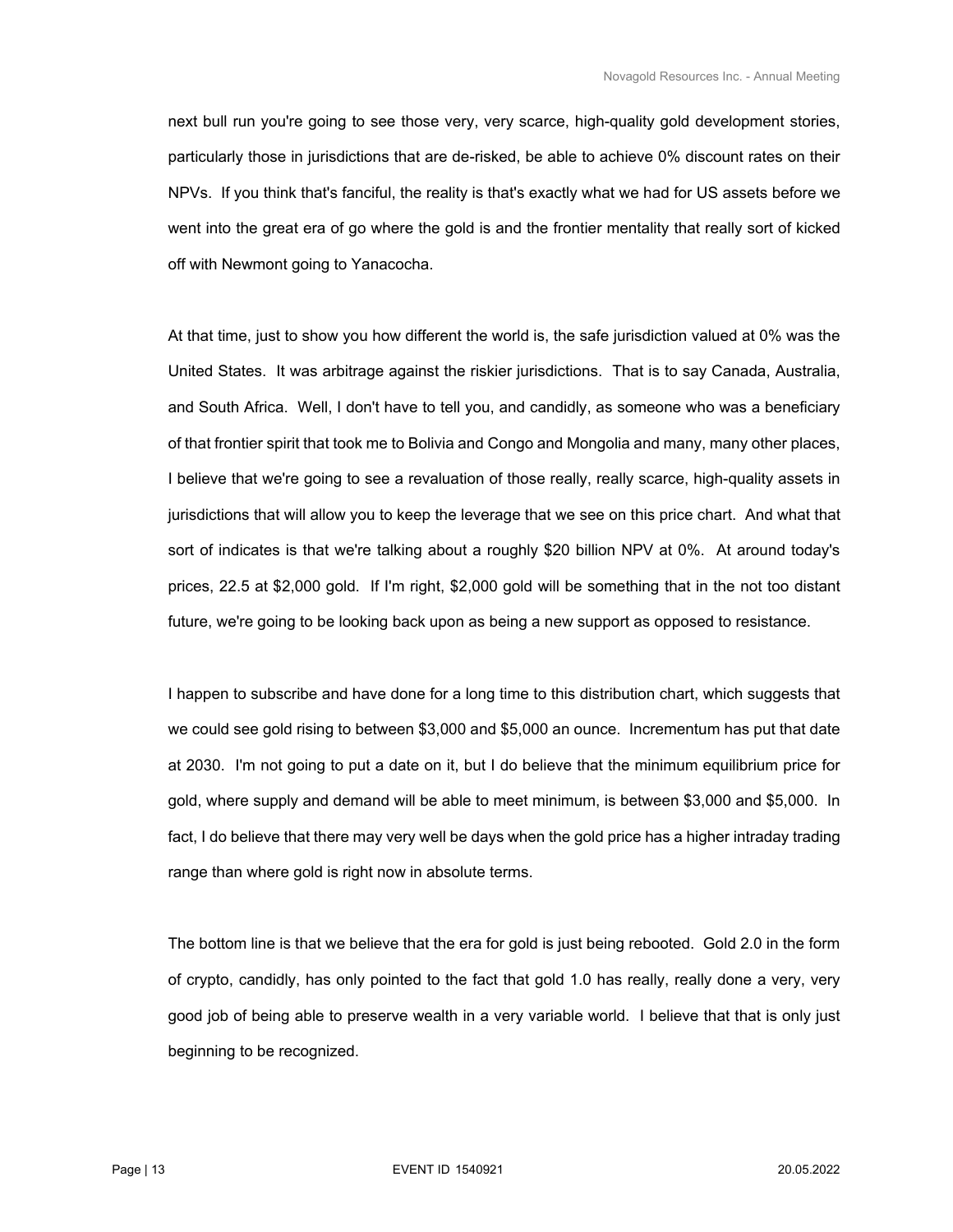Certainly, the inflation genie is out of the bottle. I haven't heard in a long time. That is to say months, because today's world months are a long time, people talking about inflation being transitory. And one of the reasons why I think we have to put that aside is despite the dislocations of supply chains that came from COVID, this is a global phenomenon. This isn't just about American supply chains. The UK has inflation at 40-year levels. Last week, the Bank of England suggested that the UK would experience both high inflation and a strong possibility of recession. That kind of scenario is being mooted by some of the most serious and well-respected economists in the United States. But the truth is, it's global. Inflation is everywhere. The chickens are coming home to roost. It's not just simply about COVID disruptions. It's about the enormity of the increase in the money supply since the global financial crisis and beyond. This is not going to be resolved overnight.

 And the truth is the Fed can raise interest rates a lot higher, and the likelihood is that real inflation is going to be eating away at people's savings. And one of the nice things about gold is that it keeps its value in this kind of environment, as it does candidly in a very, very recessionary environment. As we may very well have stagflation and both inflation and recession, it's very likely that one of the only beneficiaries of that will be gold.

 Most of my shareholders have known me for at least the time that I've been chairman, but possibly for 20 years beyond that decade. I don't like to talk about fear factors as a reason to own gold. I don't believe it's necessary. I've said this many, many times that having to resort to getting people to be afraid is like patriotism, the last refuge of the scoundrel. It's not necessary. But as somebody who is so invested in the gold space, I can say this, it gives me some comfort with Novagold, with exposure to gold, to be in an asset that not only should prosper for a lot of very, very good, positive reasons, but also is one of the best ways history has shown us to be able to preserve wealth in difficult times.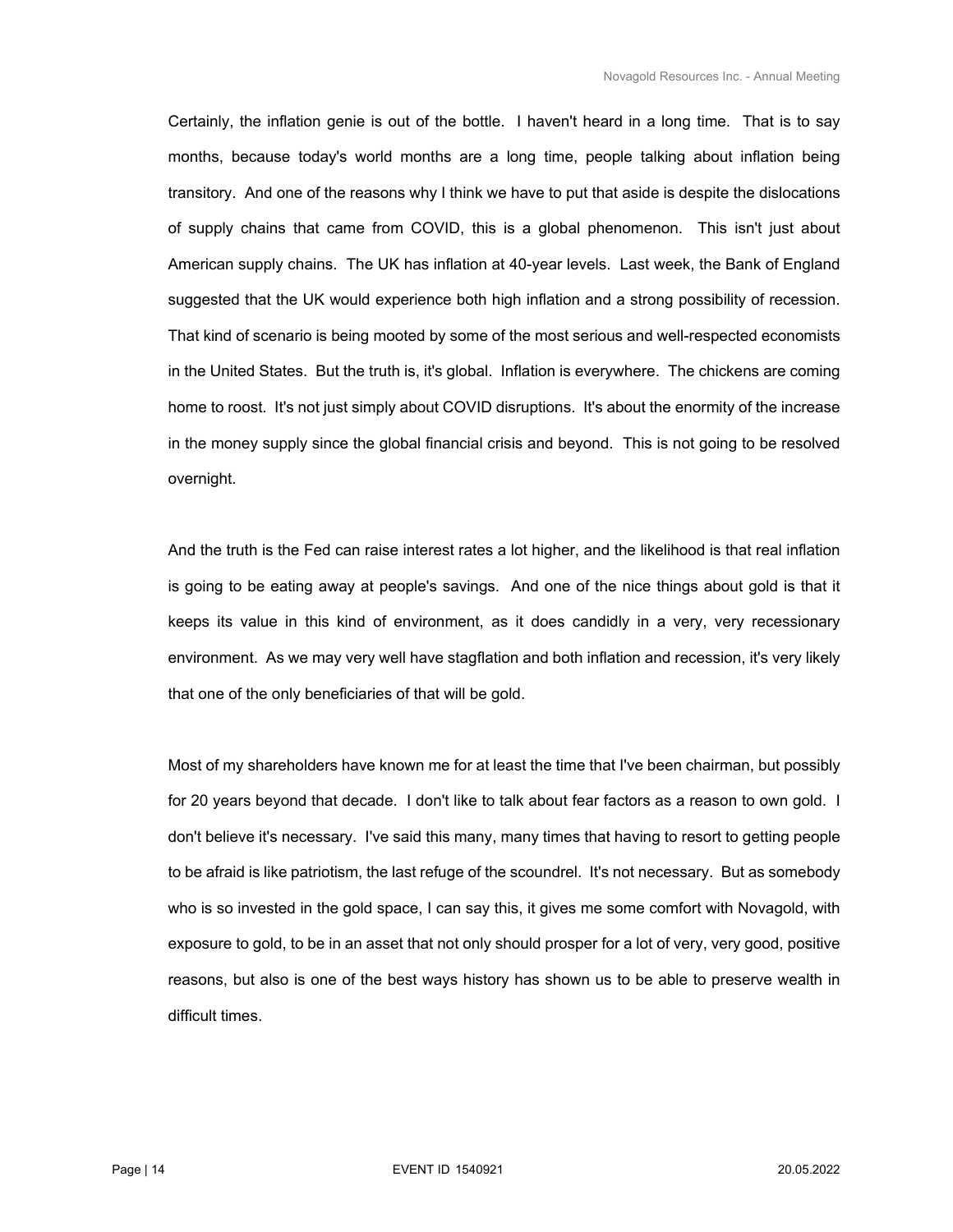We are in unchartered waters, not just with regards to inflation, but in so many areas around the world. And I would urge everyone to have some exposure to gold, silver. I'm not saying go out and break the bank with it, but this is a time to be protecting yourself. And this is one of the only tried and true assets that give you that kind of protection. The truth is that there aren't that many brands, not even Coca-Cola and Apple, which are as widely known, and if given the opportunity, coveted as gold.

 The chart on the right, let's make no mistake about it. That is a very bullish price chart. And the truth is that with the dollar at 20-year highs and gold being percentage points from its all-time highs in dollar terms, gold is screaming in other currencies. If you look at gold in yen, in Indian rupees, in euros, gold is making in some cases new all-time highs, breaking out. We live in a very Americacentric universe. We think that ultimately everything that the Fed does is going to determine how the rest of the world is. It's no longer the case any longer.

 The Bank of China now, at the end of the day, has a lot more influence than people think, and they're not the only ones. The Bank of India, the Bank of England, the Eurozone. We can't only think of ourselves as being well, it's all about the dollar and it's all about gold in dollars. There are a lot of other people out there in the world who buy gold. The biggest consumers of gold are China and India. And gold is doing very well for those who have put their money in India. Almost every Indian who's owned gold since the dawn of mankind has managed to preserve his wealth by owning it. That's a statement, that's called positive reinforcement. I think that we may find one day that we wake up in the morning and find out that it wasn't necessarily New York, which took gold over \$2,000, \$2,100. But it may have been something overseas. Could have been in Tokyo. Could have been in Shanghai. It could have been in London.

 Watch that space. Look at gold in other currencies. That's a bull market. Leg number one of that bull market, as far as I believe, it really began at the turn of the century. It gave us the move from approximately \$250 to \$1,800, \$1,900. Leg number two was a correction within that bull market.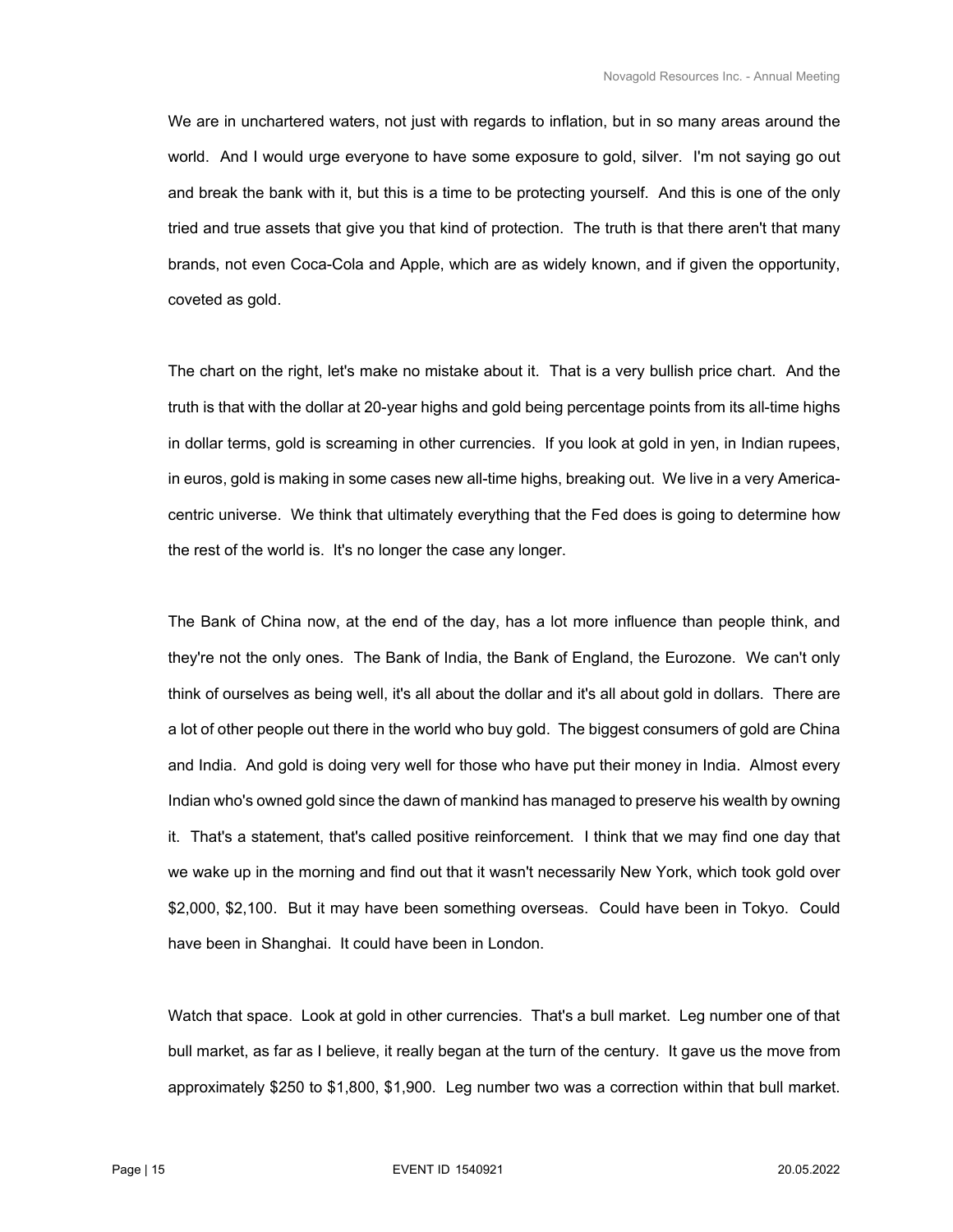Came down like a stock from \$17 or \$18 to \$11 after rising from \$2.5, perfectly normal. I believe that we are now in the early stages of a third wave up. We're dealing with a little bit of a coiling situation to test certain formations. But I do believe that we are not that far away from the breakout. I don't know if we need a little bit of a pullback and a washout prior to that happening, doesn't really matter. The point is, if you look at that chart, you say, I want to own some of that.

 Now, there are other reasons why obviously you want to own it, and it's not because of technical analysis. I am by background a fundamental analyst with a very, very strong qualitative bent, particularly superimposing history onto cycles. And what I see in gold is a perfect storm. All roads, as I once wrote in the Financial Times a while back, lead to gold, especially today, you have people looking for asset diversification. For some, it was crypto. I think a lot of people are going to be taking a second look at gold. Clearly, the safe haven appeal has been proven itself right. The currency debasement is so far off the charts that we would probably need another two or three charts to be able to contain it.

 You have inflation protection as I showed deflation protection and you have the emerging market demand. The United States is not the largest consumer, and ultimately I do not believe that the United States will be the determining factor on gold. I think that they will be chasing what other people around the world want. One thing that we do see is that central banks are buying gold. They have been buying gold for years at very, very high rates. And I look upon the central banks as being the ultimate insider traders. Following the insiders is not a bad idea so long as it's legal. And the truth is, they, more than anyone else, are keenly aware of the quality of their reserves. The fact that they're adding to their gold reserves is an indication of very, very strong underlying support. They have not become fatigued with gold.

 So meanwhile, you have these demand drivers, but also the supply. The discovery rates are abysmal. There have been almost no new discoveries that really move the needle in any place. Candidly, I think that the best place for future discoveries, probably at Donlin itself, just in the area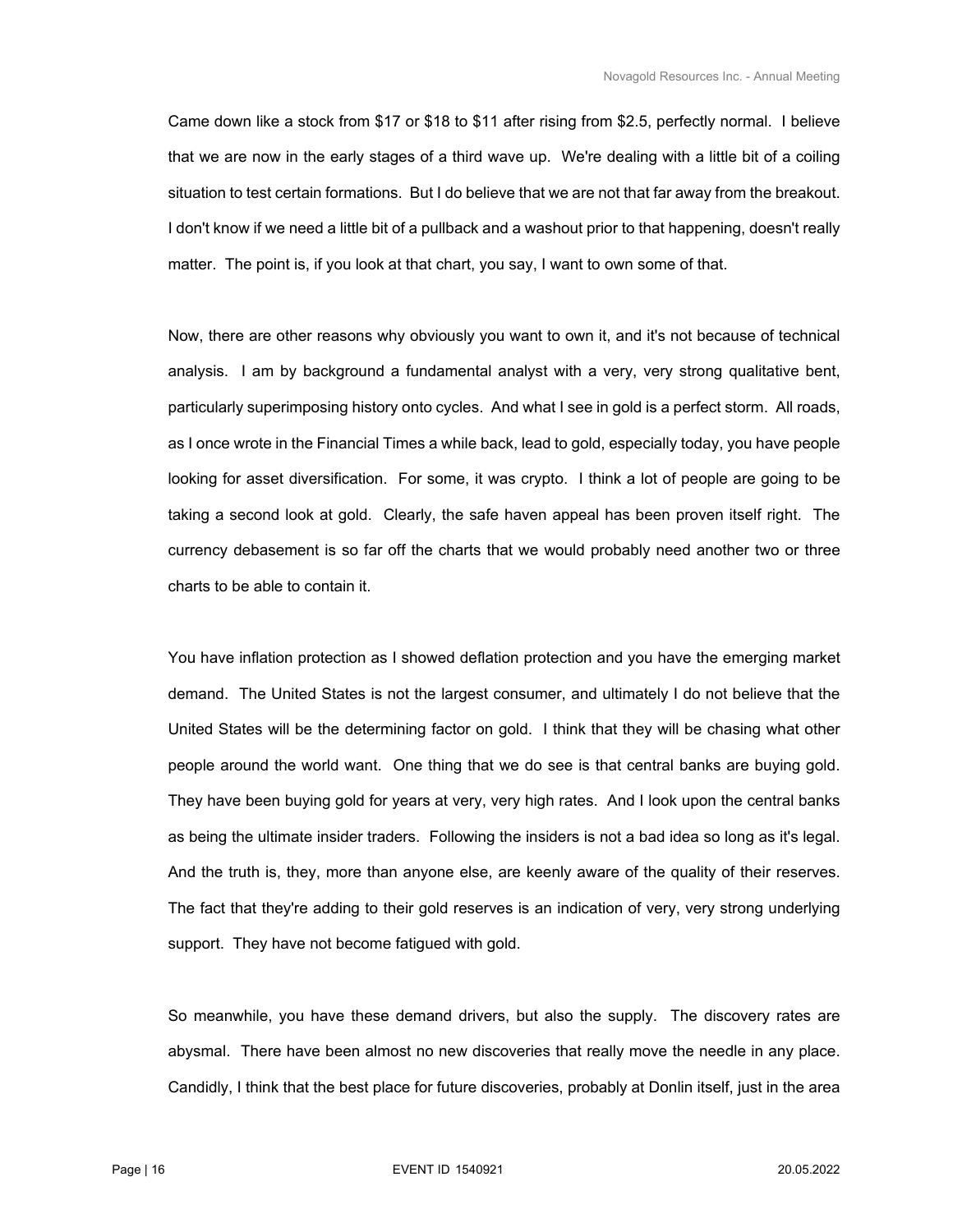of the existing pits, not even to mention what we hope we will be able to see laterally as well as to depth. For sure, inadequate exploration budgets have been partly to blame, but also you've had a situation where, as Greg pointed out, grades have declined by almost 50% in the last decade. Donlin's 2.25 grams a ton is a complete outlier in an industry where the average grade is approaching, if not breaking through the floor of a gram.

 Then, of course, you have jurisdictional risk. A lot of projects that people thought would come on board simply aren't in many, many parts of the world. They won't be financed. And there would be very few investors who are going to be willing to take the risk of nationalization or resource nationalism coming out in different forms. Back to the central banks. The central banks have been buying and buying and buying since the financial crisis, since the time that they rightly or wrongly began one of the biggest currency debasement in the history of the world. Again, although the official money, they actually do know what they're doing.

 This is only likely to accelerate now that we've seen what happens when a country falls out of step with the dollar zone. One of the missteps that President Putin made when he invaded Ukraine was not securing his very, very well-manicured reserves. One of the only things that he was able to keep at home was his gold. But as we know, almost half of his other non-dollar foreign reserves or some dollars were seized. As The Wall Street Journal put it, if Russian currency reserves aren't really money, the world is in for a shock. Sanctions have shown that currency reserves accumulated by central banks can be taken away. With China taking note, this may reshape geopolitics, economic management, and even the international role of the US dollar. All of that bodes well for gold as a safe haven officially, as well as for all of us, unofficially.

 The decline in reserves, discoveries, grade, underinvestment in exploration is like the currency debasement. At the end of the day, the chickens come home to roost. If you look on the far right aspect of this slide, what you see is new gold discoveries. They aren't there. Existing mines are being depleted and the grades are declining with few new discoveries. Between 2010 to 2019, the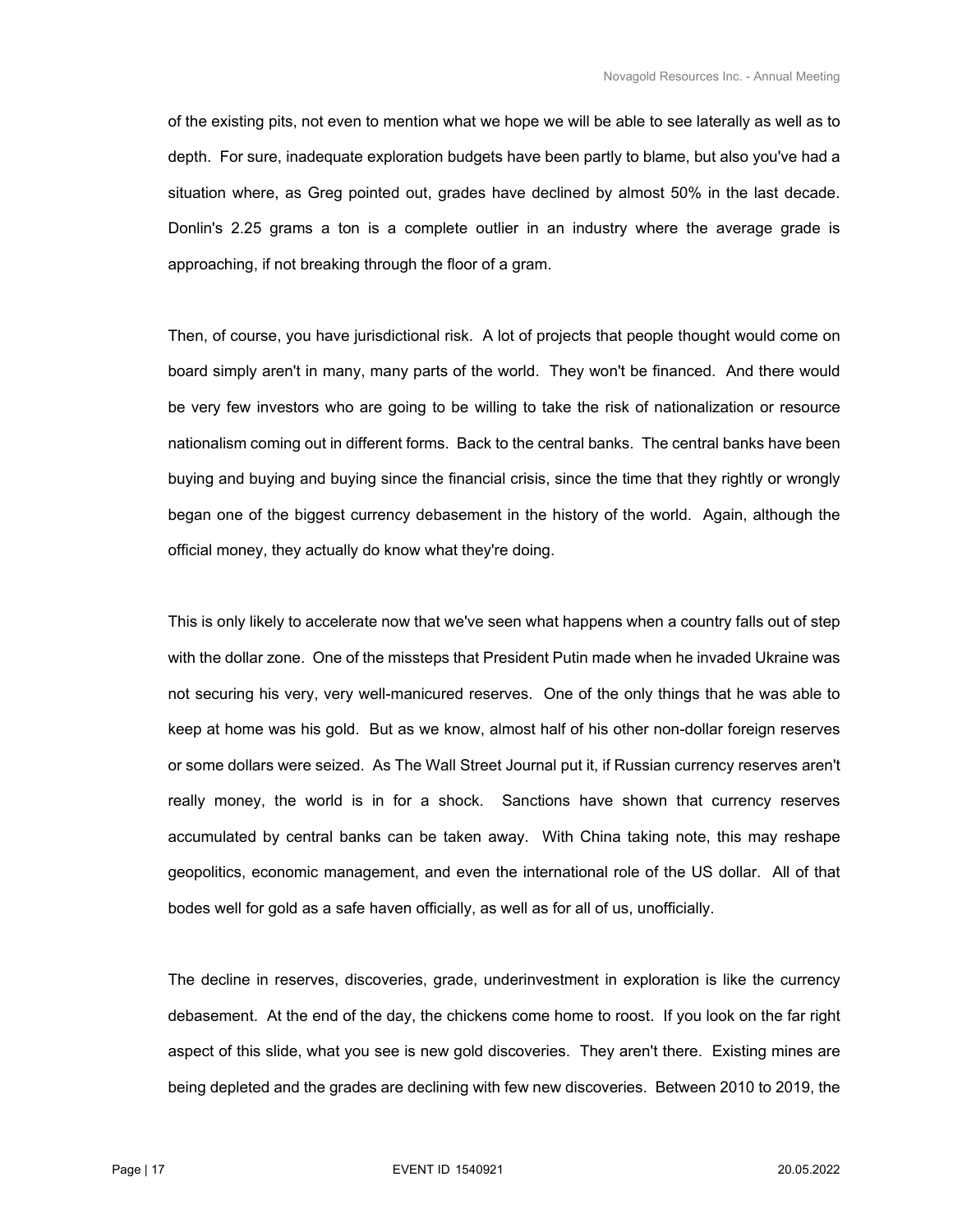reserve growth average was 52%. This was a result of major acquisitions. Between 2010, 2019, the top 19 gold producing companies reserves decreased. The underinvestment in exploration means that we should be anticipating that, as our friends at Barrick put it, gold has peaked and we're going to see a number of years of gold production declining. Certainly even now, with gold prices near their highs, the current gold exploration budgets are 35% below their peak levels. Only 28 major new deposits have been identified in the past ten years, containing 171 million ounces of gold, which is only 6.4% of the gold discovered over the past 30 years.

 The horse is already out of the barn. And the reason why I say that is because even if multiple Donlins were found tomorrow, on average, it now takes 20 years to go from the identification of a mineral prospect through to the mine itself. As I said, this is a perfect storm for gold. Not all ounces are the same, however. So when you look at global gold reserves and you rank them by favorability of mining jurisdictions, you see an increasing jurisdictional risk. Donlin, in view of its size as well as its location, really, really does stand out. I mean, the only comparable that we see for it in the gold development space is Sukhoi Log in Russia. That's a really, really good deposit. And analysts have been giving it valuations of between \$10 and \$20 billion, 100% ownership.

 Well, that sort of reinforces the valuation that we too see at Donlin. Of course, the difference with Donlin is that we are quite literally on the right side, literally and figuratively, of the Bering Straits.

 Well, I guess I'm just repeating myself. But we have a saying within the company that Donlin is the tortoise, as in Aesop's Tortoise and the Hare Fable that as we have moved ever steadily along getting to the finish line, we've seen not just one but many hares along the way who've had to go to sleep for one reason or another. So like the tortoise and the hare, we've taken Donlin Gold up the value chain while other projects that people thought would go into production have fallen by the wayside.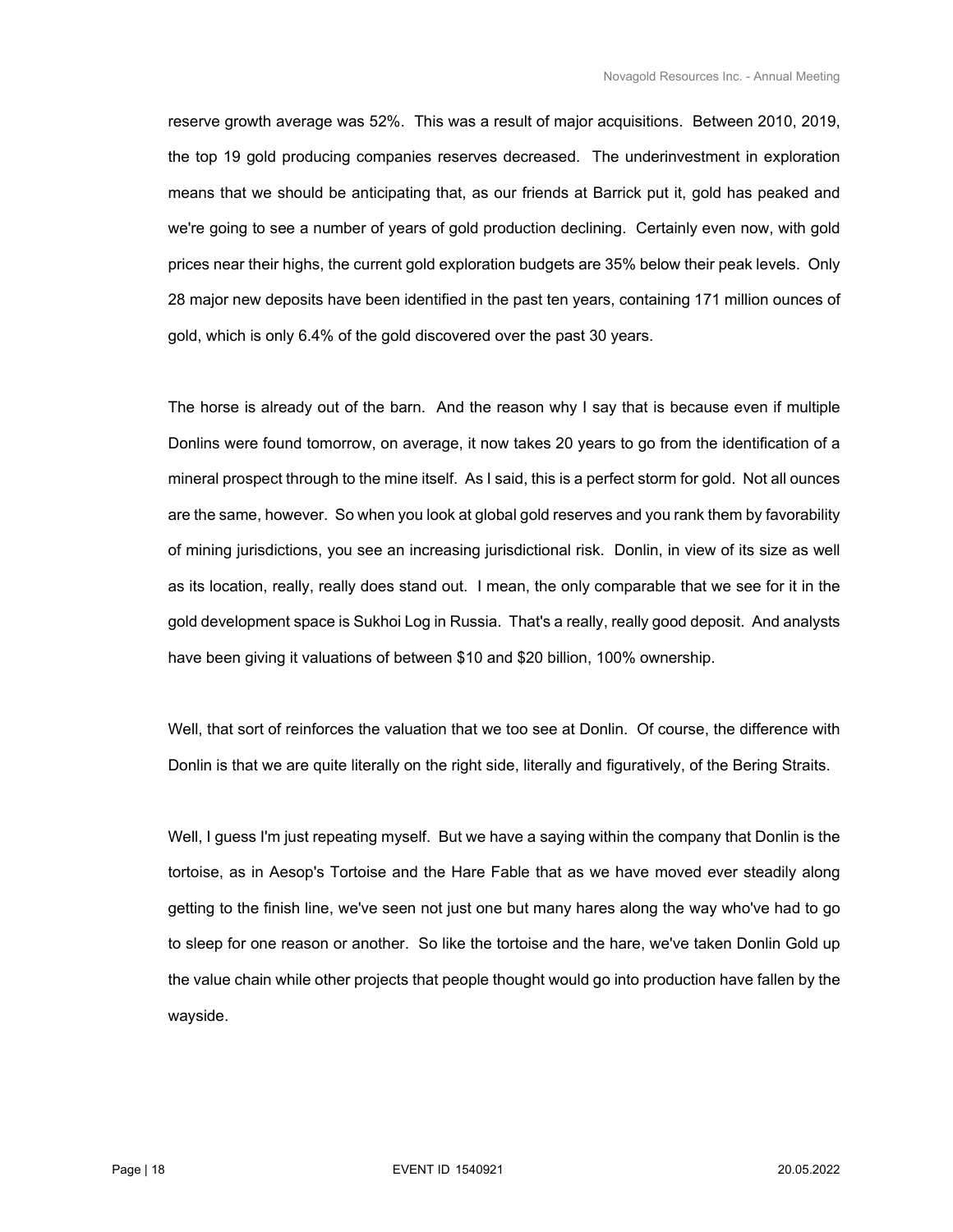Donlin Gold is on the path. We expect good news to be coming out of this year's program. And when we are in production, the beautiful part about Donlin is that it really is a gift that keeps on giving, not just geologically, but it will be one of the largest-scale producers in the world in the best part of the world for decades to come.

 That handsome devil sitting with me in the New York Stock Exchange, as many of you will recognize, is John Hathaway. John and I had a conversation, which we published in lieu of my usual Chairman's Letter. We discussed the gold market trajectory, jurisdictional safety, crypto, and why I very strongly believe that Novagold will be amongst, if not the very best performer in the gold development space. Because of that combination of great attributes and because I do believe that portfolio managers are going to be looking for that leverage in places where they can keep it. I urge you to take a look at the interview, if for no other reason, than to be able to enjoy the elegance and statesmanship of John Hathaway, who I really do consider to be the dean of gold investors. Being able to be interviewed with him, indeed to spend time with him was an absolute pleasure. And I think that's reflected in the interview itself.

 So to sum up once again. And I think this really is the crux of the issue. People ask me, how can you say that Donlin is unique? And my response is - and I no longer get pushback on this, is that when you look at the confluence, the combination of attributes that defines Donlin, that combination is unique. As Greg said, he's never seen a gold mine go into production with 40 million ounces. It's at a grade, which is double the world average now. The exploration potential is enormous. Only 5% of a 489 square kilometre land package has been explored, and the 40 or so million ounces that we've identified are only on a fraction of that 5%. Three kilometers of an eight-kilometer belt that is mineralized and open for exploration. Put another way, 95% of the land package has not been explored. That's a big statement.

 We have often said that we believe that just as when you're going out in search of elephants, you go to elephant country as the expression goes, in the mining industry, that is the way it works. And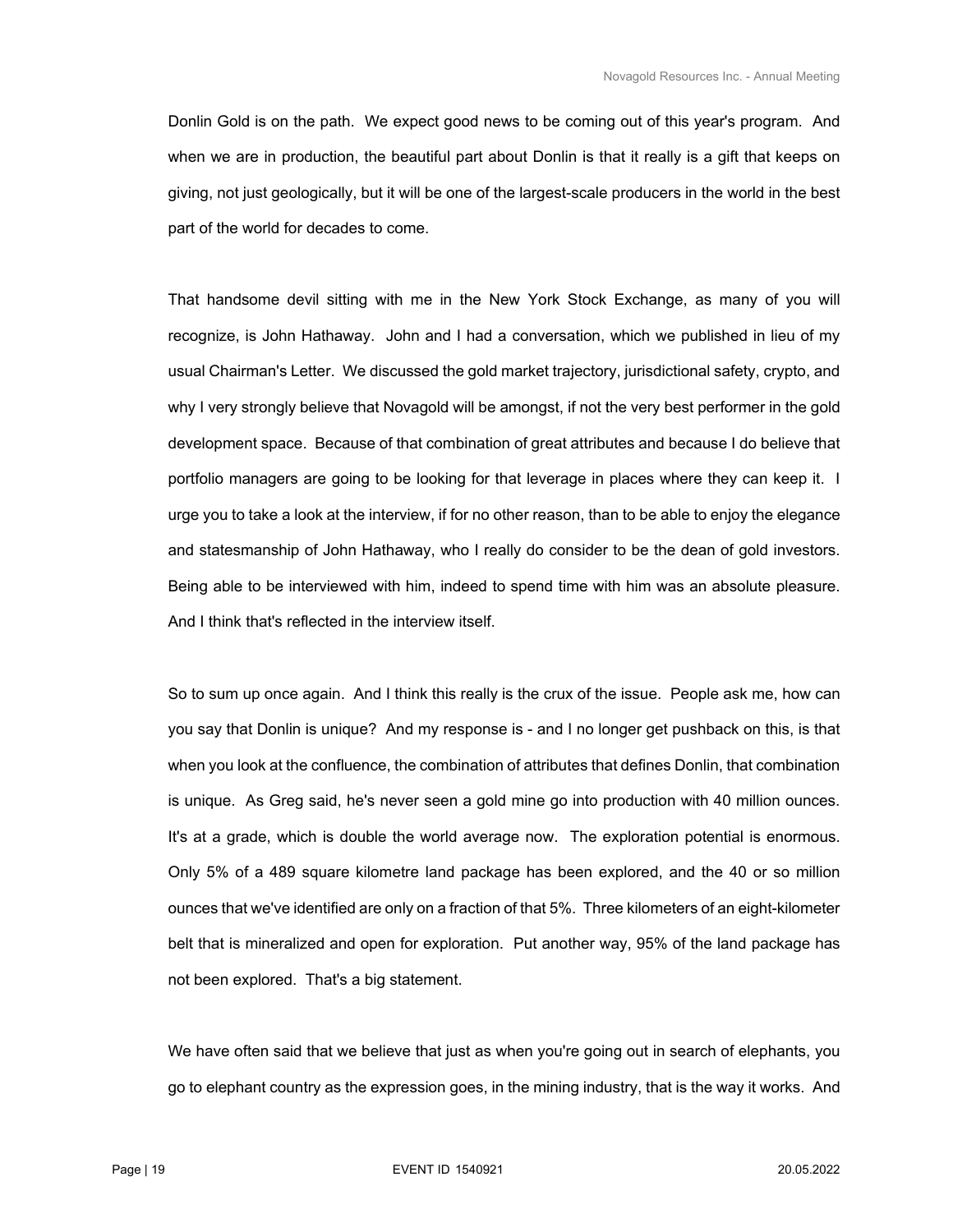I do believe that the next Donlin could be found at Donlin itself. We enjoy tremendous advantage in having great partnerships with the native corporations and with Barrick and with our long-term shareholders, who we see as partners and co-investors with us.

 And of course, last but not least, let's remember that in a very, very challenging world, we are blessed to be in the world's premier jurisdiction. And not only that, we're in Alaska. Alaska is the second-largest gold-producing state in the safest jurisdiction in the world. Alaska is a mining state that respects socially and environmentally responsible mine development.

 I'd like to take this moment to thank the native corporations of Alaska for their stalwart support in advancing Donlin. I would like to thank the state government and the Senators and Congressmen of Alaska who have been so important in working with us such that we were able to get federal permits, which are enormously valuable in today's world.

 And finally, moving away from Alaska, I'd like to take a moment to thank a really, really fine management team known for their integrity as well as their professionalism. And I'd like to thank my fellow board members for the support, the strong support that they have given to management, as well as to me personally. So for all of those directors who were re-elected and to Kevin McArthur, who was our newest board member, thank you very much. Gratitude, as they say, is the memory of the heart. And I am enormously grateful to all of you. Thank you.

Speaker: Our first question comes from the line of Sophie Wolff.

Sophie Wolff: Thank you for this opportunity to ask questions. My name is Sophie Wolff. I was born and raised in Bethel, Alaska. Being Alaska native, I am an ONC Tribal member as well as a Bethel Native Corporation and [inaudible] shareholder. Alaska's state slogan is "North to the Future." To me, this phrase stems from the rich indigenous culture that co-exist with the land, from subsistence activities and traditional knowledge, and represents the future health of our region.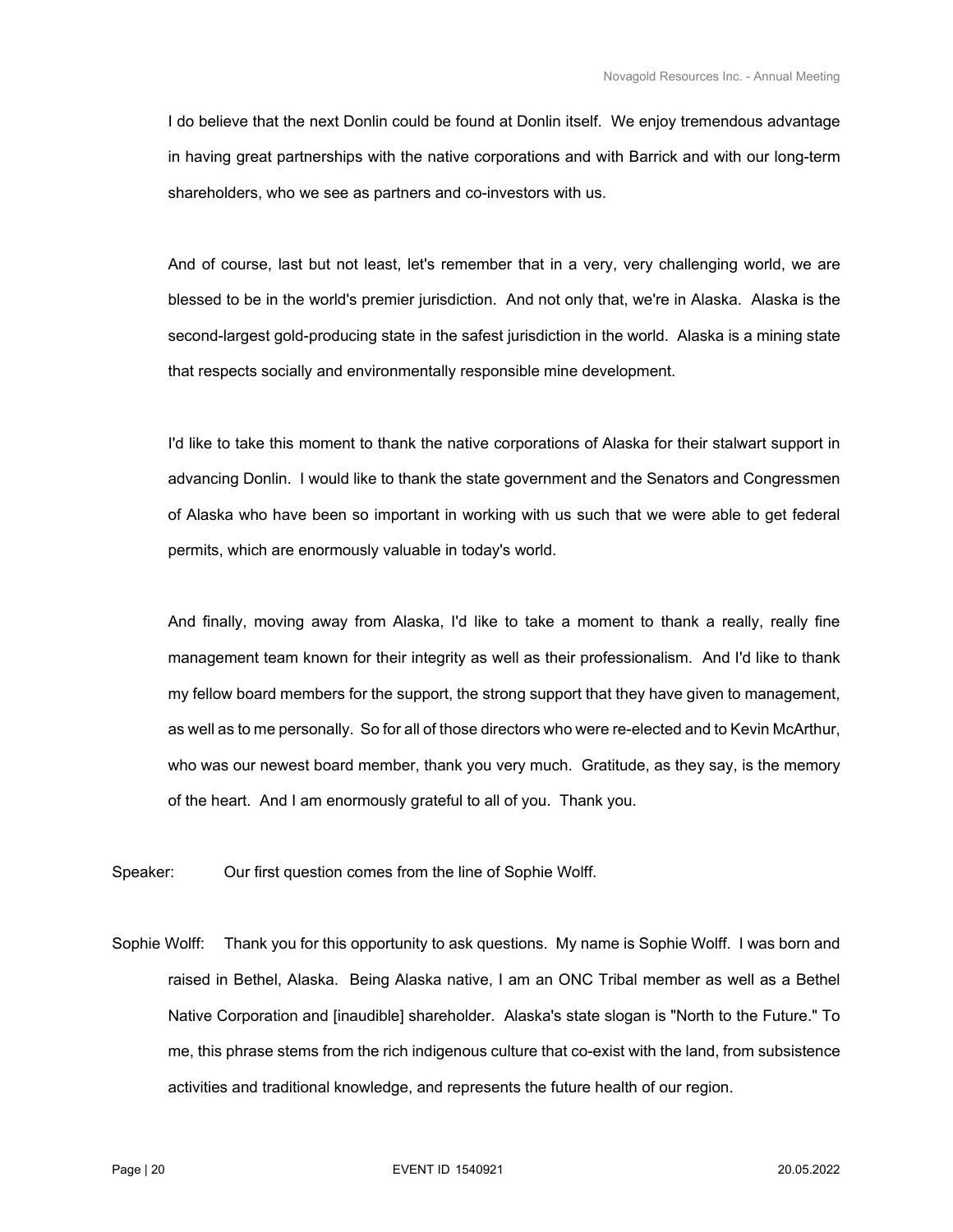If built, Donlin Gold Mine will interrupt the ecosystems of some of our most prized subsistence foods from Rainbow Smelt to salmon[?] and the increased barge traffic will only increase the erosion around villages along the river, which are already in a state of emergency. For these reasons, many federally recognized tribes signed a resolution opposing this mine with the understanding that too much of our culture is at risk. I'm concerned about permafrost, body stabilizing the ground and the constant shifts happening with geologic activity causing earthquakes. A more frequent hazard is seasonal flooding following annual spring thaw. These factors combined stand to cause a catastrophic event in and around the tons of toxic waste that will be produced and housed in a tailings storage facility and waste rock pile. Is there any backup plan to preserve the culture of the 56 village actively using the Kuskokwim River? Or would this waste simply become a part of our ecosystem?

 Also have you considered strategies for support and the retaining returning to a healthy environment following an unforeseen natural phenomenon? Do you have an understanding of the native corporation relationships with their shareholders? Being a shareholder of this native corporation myself, I think you should push the native corporation to take great honor in servicing and taking the opinions of their own shareholders. They have had zero consultations with us and telling you we have a regional go ahead. Do you see something wrong with this tactic?

Greg Lang: Well, first off, Sophie, thank you for the question and your very sincere concern about the impact of the project. I think you posed many questions in your commentary, and I won't speak to those questions today, and I commit that we will get back to you and answer the technical questions to the best degree we can. But I think it's also important to take a look back on the process that got us to where we are now.

 Your first off, Calista and TKC are the underlying owners of the Donlin Gold asset. At their invitation, Donlin Gold LLC was invited to participate and help them advance this project. Permitting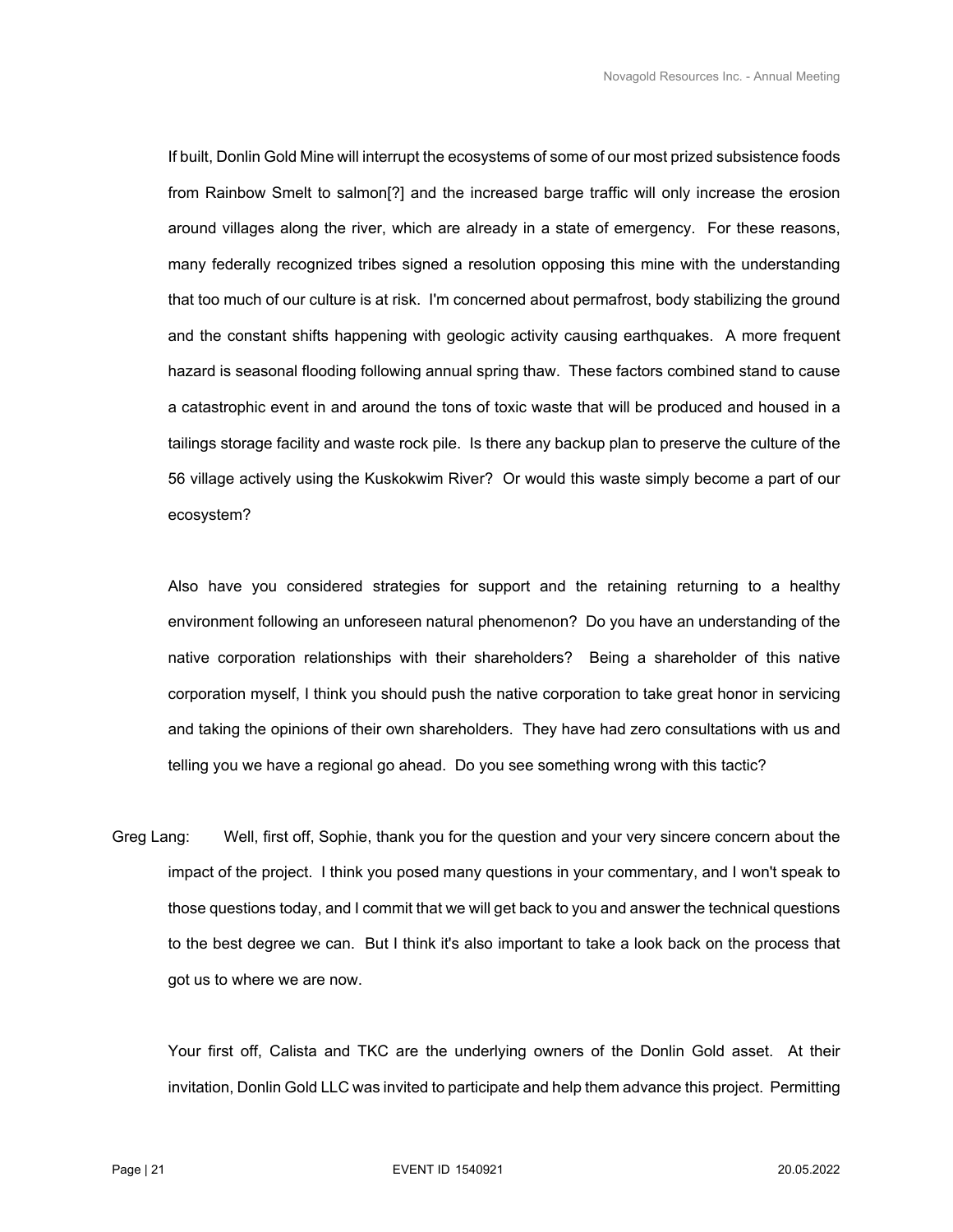in the United States is a very public undertaking and throughout that process, the Army Corps of Engineers and the Bureau of Land Management held extensive public consultation and got input from the stakeholders on what their concerns were, and these were addressed in the Environmental Impact Statement. Also through a community advisory board, Donlin involved Calista and TKC in all aspects of the planning and subsequent operation of the Donlin Gold Mine.

 Both Donlin, Calista, and TKC believe that the project that we have permitted can coexist with the subsistence lifestyle and has incorporated many state-of-the-art measures to protect the environment. Donlin has and will continue to engage with all stakeholders and we will certainly make arrangements to meet with you and your representatives to discuss your concerns in detail, in person. Thank you.

Speaker: The next question comes from Beverly Hoffman.

Beverly Hoffman: I am an elder of the Kuskokwim. My name is Beverly Hoffman, a Calista shareholder and ONC Tribal member living in Bethel, Alaska. I ask, how can you make declarations of protecting subsistence rights on the waters and lands where the probable impacts and risks of a mine of this magnitude? The Donlin Gold open pit mine could destroy a subsistence culture whose people have depended on the land and the water for food for thousands of years.

 Mines of this type and size associated with mercury are not environmentally safe, and the people who live in the region never voted for the Donlin Gold Project and were never given a say in deciding to move it forward. How can the Novagold shareholders support actions when the majority of tribes in the Yukon Kuskokwim region do not support it? The Health Corporation does not support it. Why continue making false statements when the majority of indigenous people say no?

Greg Lang: Well, I will take that as more of a rhetorical statement than a question, but I will speak to it because the response is similar to my earlier response. Donlin, Calista, and TKC believe that the